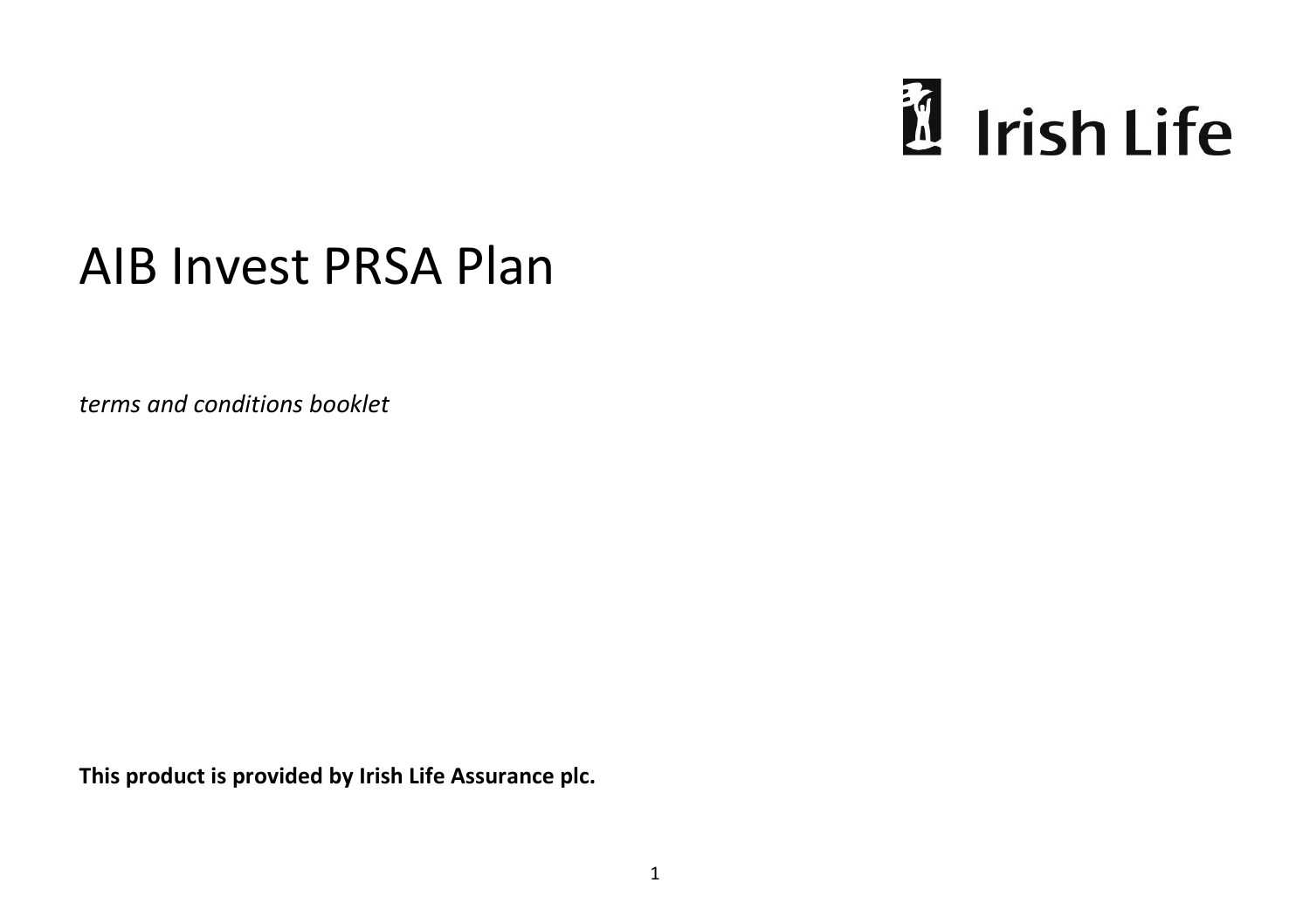This is the Terms and Conditions booklet for your **AIB Invest PRSA plan**.

You should read the document carefully as it contains detailed and important information. Please keep it safe, as you will need it in the future.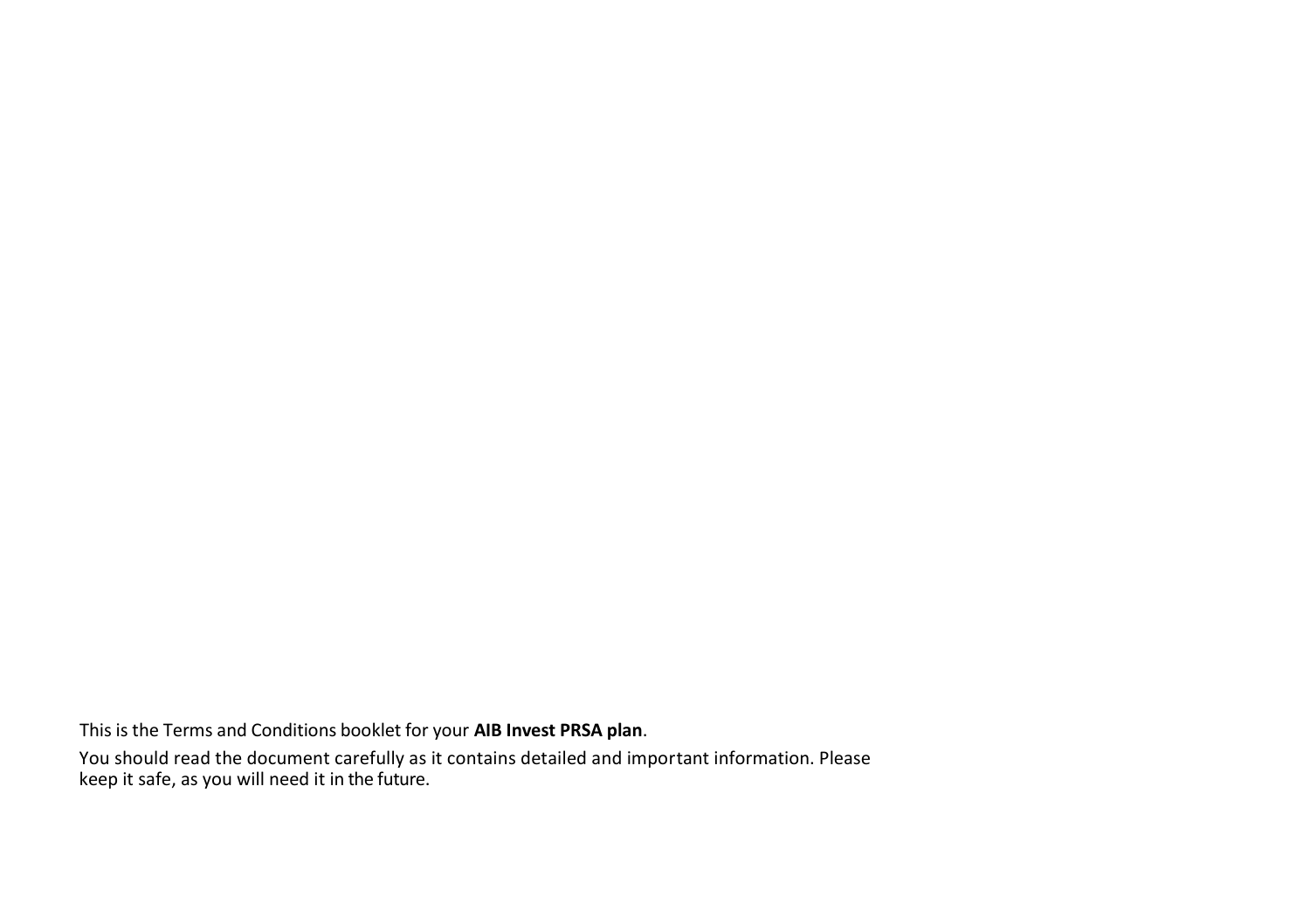#### **What is a Personal Retirement Savings Account?**

Your Personal Retirement Savings Account (PRSA) is a contract between you (the contributor) and Irish Life Assurance plc (we, us), the provider. This contract is in the form of an insurance policy and is approved under the Pensions Act, 1990 as amended and Chapter 2A of Part 30 of the TCA.

This PRSA contract is designed to provide you with an accumulated fund when you retire which can be used to provide retirement benefits. We will pay the accumulated fund to your estate if you die before your retirement benefits have commenced.

You will find details of the plan in these terms and conditions, the schedule, the application form, and any extra conditions (endorsements) we may add to it. Any conditions or extra rules we add in the future will also form part of the plan. Only authorised staff at our head office may add extra rules. Together they form the terms and conditions of the plan.

We will pay benefits from our head office in Ireland at:

AIB service team Irish Life Lower Abbey Street Dublin 1.

All contributions must be paid, and we will normally pay all benefits, under this plan in the currency of Ireland.

In legal disputes Irish law will apply. The only terms or conditions that are legally binding are those specified in our contract with you. In the event of circumstances beyond our control including, without limitation, act of civil or military authority; sabotage; crime; terrorist attack; war or other government action; civil disturbance or riot; strike or other industrial dispute; an act of god; national emergency; epidemic; flood, earthquake, fire or other catastrophe; we may be directly or indirectly prevented from fulfilling our obligations under or pursuant to this plan or from doing so in a timely manner. If this happens, we will not be liable for any loss, damage or inconvenience caused.

You can find more detailed information on all these matters in the relevant sections of these terms and conditions.

#### **How does the plan work?**

You have agreed to pay the contributions outlined on the schedule on the dates described. The funds you have chosen to invest these contributions in are also shown. You can choose to alter contributions over the term of the plan.

#### **When will we pay the benefits?**

We will normally pay the benefits when you retire at your chosen retirement date. Your chosen retirement date is shown on your schedule. If you are paying additional voluntary contributions (AVCs), we will pay your benefits at the date you take benefits from your main pension scheme at work. We will normally pay the accumulated fund to your estate if you die before this date. If you have paid AVCs, we will follow the rules of your main pension scheme at work and the maximum benefit rules laid down by the Revenue Commissioners. We describe the benefits in greater detail later on in these terms and conditions.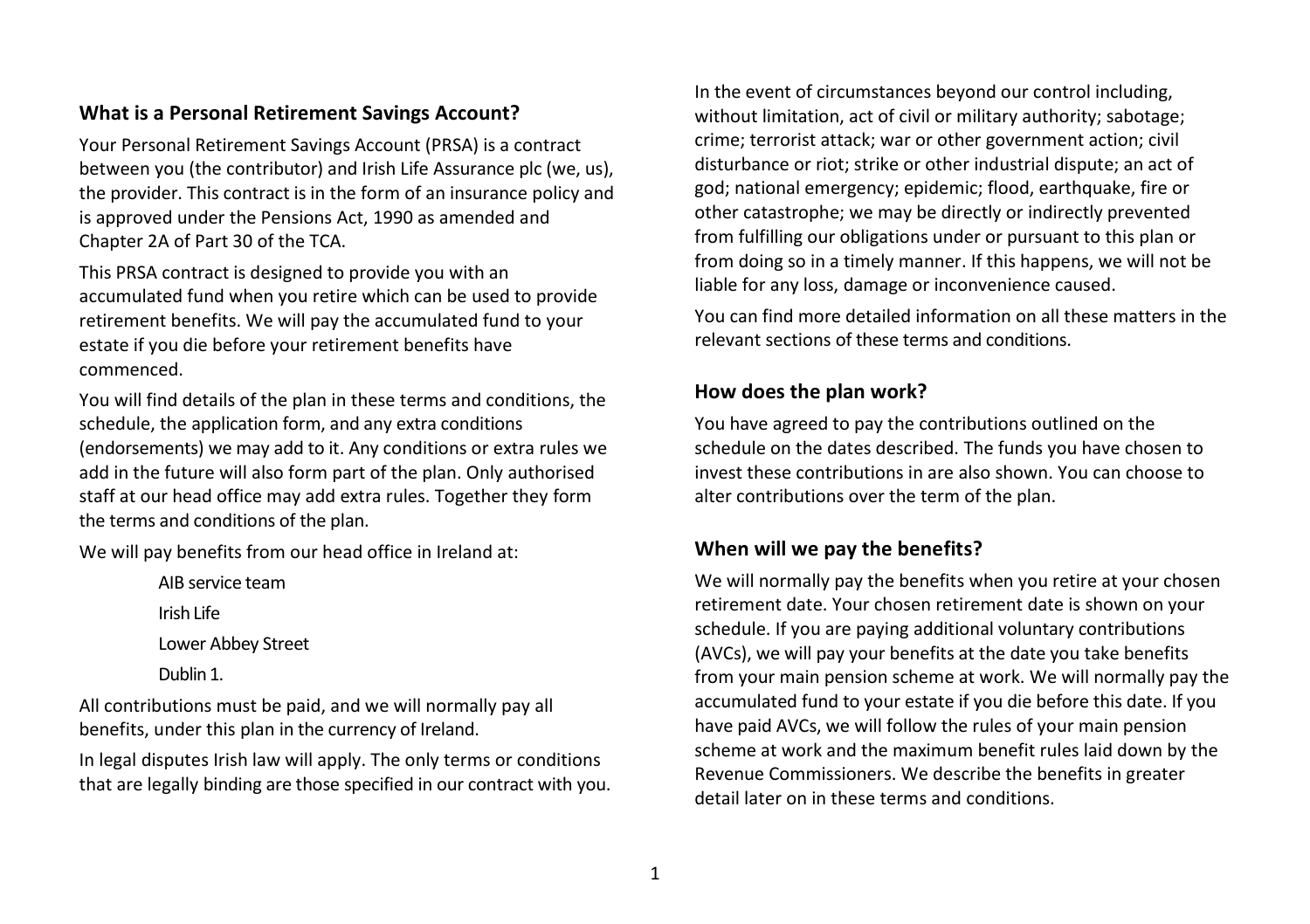#### **How will we pay the benefits?**

We will pay you the benefits in the way you choose to receive them. However, you must choose one of the options outlined in section 3 (or any other options that are available at the time you retire).

We will follow the rules set out in the Pensions Act, 1990 as amended and Chapter 2A of Part 30 of the TCA. Also if you have paid AVCs, we will follow the rules of your main pension scheme at work and the maximum benefit rules laid down by the Revenue Commissioners.

#### **Can the policy be cancelled or amended by the insurer?**

Irish Life can alter, cancel or issue another plan in its place if at any time any of the following happens:

- The Revenue Commissioners or the Pensions Authority remove their approval of this contract.
- It becomes impossible or impracticable to carry out any of the plan provisions because of a change in the law or other circumstances beyond our control.
- The tax treatment of Irish Life or this plan is altered or we have to pay a government levy.

If the cost of administering your AIB Invest PRSA increases unexpectedly we may need to increase the charges on your plan. At least two months before we change the charges that apply to your plan, we will send a notice to your last known address explaining the change and your options. You will also receive a revised Statement of Reasonable Projection at this date.

We will only do this in so far as the Revenue Commissioners and the Pensions Authority allow. We will write and tell you about any changes we make to the plan to keep it in line with the requirements of the Pensions Authority and the Revenue Commissioners and how (if at all) any benefits under the plan may be affected.

You must provide any information or evidence which we need to administer the plan.

#### **Writing to us**

If you need to write to us about this plan, please address your letter to:

> AIB service team Irish Life Lower Abbey Street Dublin 1.

#### **Cooling-off period**

If, after taking out this plan, you feel it is not suitable, you may cancel it by writing to us at the address shown above. You should complete the Cancellation Notice attached to your Statement of Reasonable Projection (SRP) and send it back to Irish Life within 30 days from the date you received your SRP. Any regular contributions paid will then be refunded to you. Any single contribution will be refunded subject to taking off any losses that may have incurred as a result as falls in the value of assets relating to the investment for the period that it was in force. Your contributions cannot be refunded after the cooling-off period. Any transfer contributions cancelled during the cooling off period will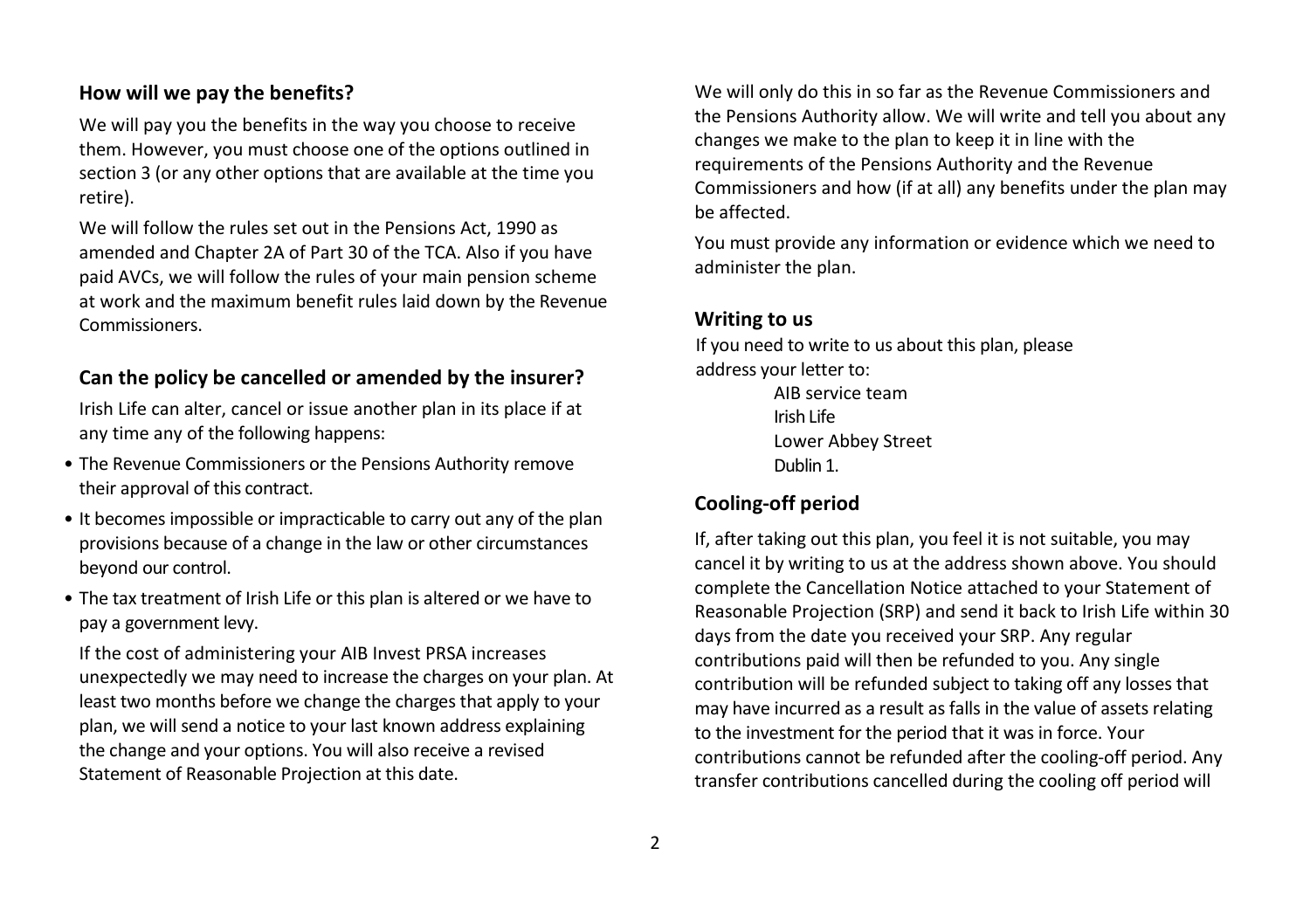be paid directly to another PRSA or approved pension plan, less any decrease in investment values over the period of investment. We strongly recommend that you contact your AIB Financial Adviser before you cancel your plan.

#### **Complaints**

If you believe that you have suffered a financial loss as a result of poor administration or if there is a dispute of fact or law, you should contact us. As a provider of PRSAs, we have set up an internal disputes resolution procedure. At any time, you can ask for a copy of this. After you have told us about your complaint in writing, we will issue a decision on the matter. If you are unhappy with this decision, you have the right, under the Financial Services and Pensions Ombudsman Act 2017, to refer this complaint or dispute to the Financial Services and Pensions Ombudsman at the following address:

> Financial Services and Pensions Ombudsman, Lincoln House, Lincoln Place, Dublin 2, D02 VH29. Phone: 01 567 7000 E-mail: info@fspo.ie Website[: www.fspo.ie](http://www.fspo.ie/)

The Financial Services and Pensions Ombudsman will investigate the matter for you. We and you can appeal against the Ombudsman's decision to the High Court. For more information on your rights, please contact the Ombudsman's office at the address above.

For all other complaints, our AIB service team has an internal complaints procedure, and any complaints you may have will, in the first instance, be fully reviewed by them. If you are not satisfied, you have further options and we will let you know about these at that stage.

It may be that you are not certain whether the complaint you have is one that the Ombudsman can investigate. You should contact their office for more information. They will tell you if your complaint is one that another office needs to deal with. The other body who may deal with your complaint is the Pensions Authority.

#### **Family law and pensions**

If you are involved in a judicial separation or a divorce, the courts may grant a pension adjustment order over the benefits we can pay from this plan when you retire or die. You can get more information on how pension adjustment orders work from the Pensions Authority or your solicitor. You can reach The Pensions Authority at the following address:

> The Pensions Authority, Verschoyle House, 28-30 Mount Street, Dublin 2 Phone: 01 613 1900 Lo call: 1890 65 65 65 Email: info@pensionsauthority.ie Website: www. pensionsauthority.ie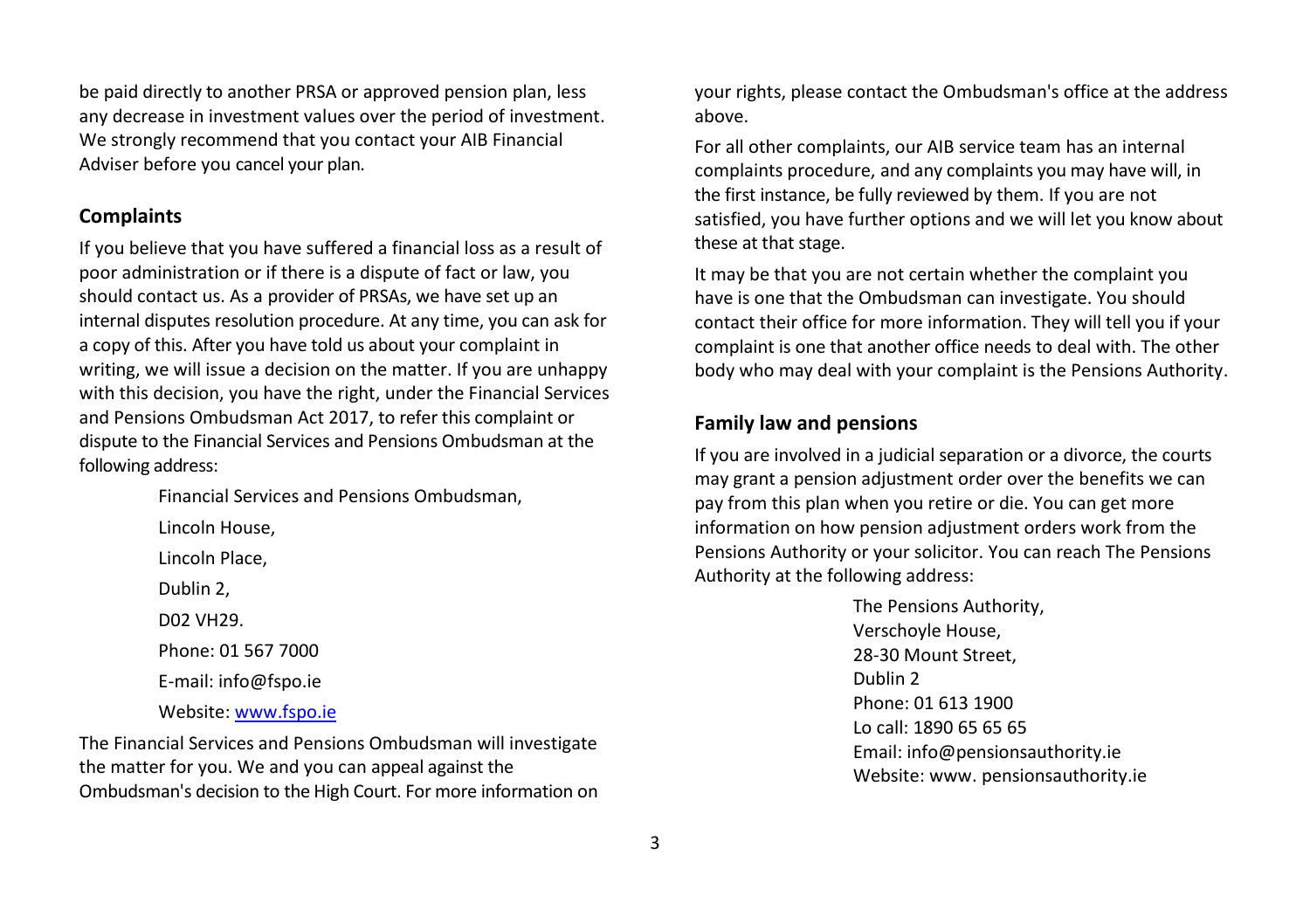## Contents:

## **[Definitions](#page-6-0)**

## [Section 1](#page-6-1)

*[This section defines some of the words and phrases we](#page-6-2)  [use in this Terms and Conditions booklet.](#page-6-2)*

## **[Contribution payments](#page-11-0)**

## [Section 2](#page-11-1)

*[This section describes how we expect you to pay](#page-11-2)  [contributions and explains what happens if you pay](#page-11-2)  [contributions in a different way.](#page-11-2)*

## **[Benefits](#page-14-0)**

[Section 3](#page-14-1)

*[This section explains the benefits we provide.](#page-14-2)*

## **[Funds and unit prices](#page-20-0)**

## [Section 4](#page-21-0)

*[This section explains how the investment funds work.](#page-21-1)*

## **[Charges](#page-29-0)**

## [Section 5](#page-30-0)

*[This section deals with the amount of the contributions](#page-30-1)  [that we will place in the funds on your behalf and the](#page-30-1)  [charges you will have to pay.](#page-30-1)*

## **[Death benefit](#page-31-0)**

## [Section 6](#page-32-0)

*[This section deals with the procedure for paying out](#page-32-1)  [your fund if you die while your PRSA plan is still with us.](#page-32-1)*

## **[Claims](#page-33-0)**

## [Section 7](#page-33-1)

*[This section explains how to make a claim under the](#page-33-2)  [plan and how we will assess a claim.](#page-33-2)*

## **[Approval and tax](#page-33-3)**

## [Section 8](#page-34-0)

*[This section gives details about the approval of your](#page-34-1)  [plan and the effects of tax law on your benefits.](#page-34-1)*

## **Law**

## [Section 9](#page-36-0)

*[This section explains the law that will govern this plan.](#page-36-1)*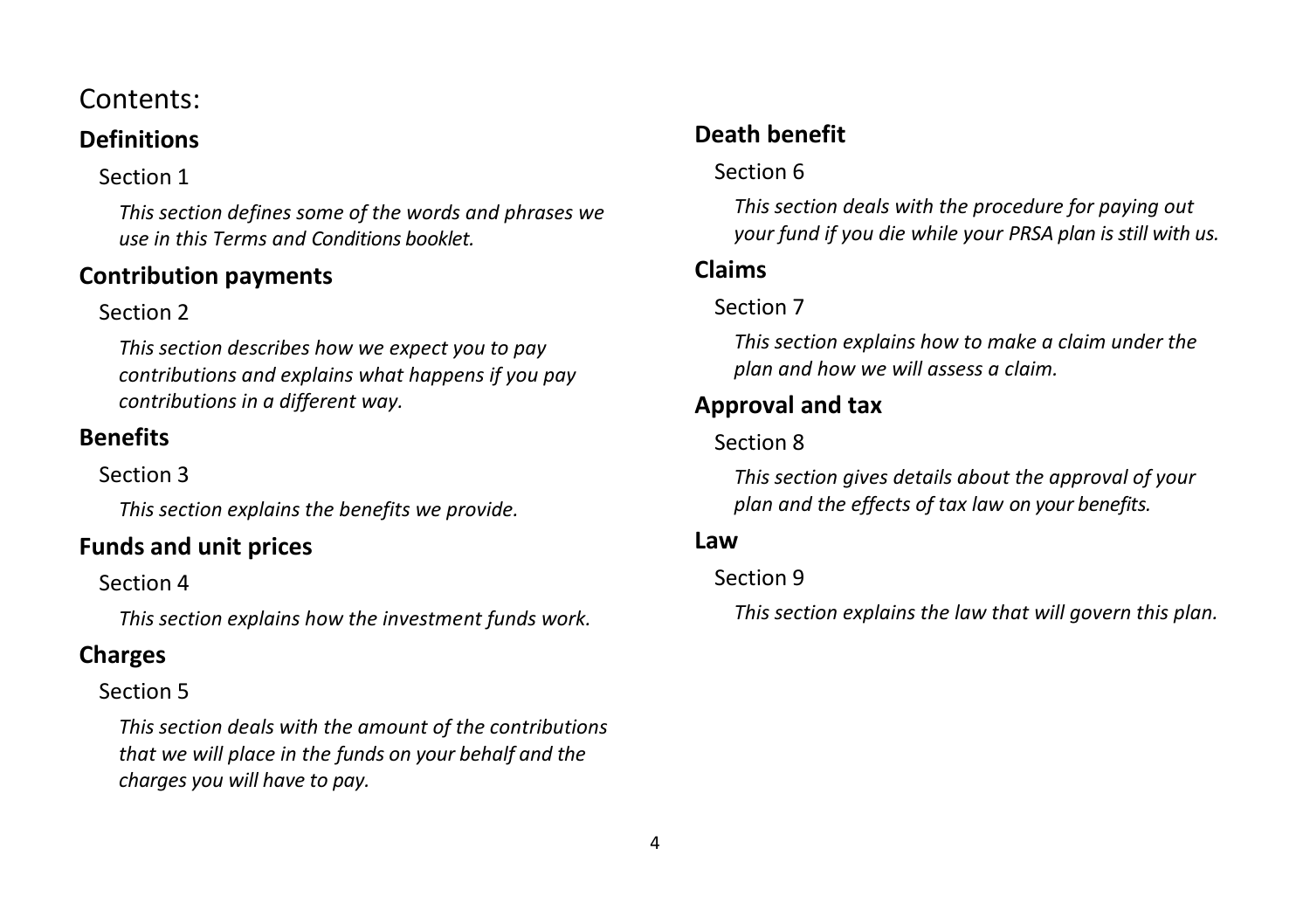## <span id="page-6-0"></span>**Definitions**

## <span id="page-6-1"></span>Section 1

<span id="page-6-2"></span>*This section defines some of the words and phrases we use in this Terms and Conditions booklet.* 

Some of the words and phrases we use in these Terms and Conditions have specific meanings, which might be different from the meaning they would have in general use. These words are shown in **bold** below together with an explanation of their meanings in relation to this plan.

#### **Accumulated fund**

The plan's value at a point in time. We work this out as follows:

- The number of units in the plan *multiplied by*
- the unit prices of the funds.

## **Additional voluntary contribution (AVC)**

Any contribution you make to this PRSA while you are a member of a main pension scheme at work.

If AVCs are paid into this PRSA, it is as a separately arranged scheme which is associated with the main scheme. This is in line with section 770(1) (ii) of the TCA. AVCs will have the same meaning as additional voluntary PRSA contributions defined in that section.

#### **Annuity**

A guaranteed payment made every month (for the month to come) until you die.

### **Application form**

The application form for this plan. It includes any extra information you give to us about the plan or any other relevant information.

### **Approval**

This personal retirement savings account plan is approved under Part X of the Pensions Act, 1990 as amended and Chapter 2A of Part 30 of the TCA. This plan has been approved by the Pensions Authority and the Revenue Commissioners.

#### **Approved minimum retirement fund (AMRF)**

A fund which is managed by a qualifying fund manager and which meets the conditions of Section 784D of the TCA for this type of fund. You are only allowed one AMRF at a time.

### **Approved retirement fund (ARF)**

A fund managed by a qualifying fund manager and which meets the conditions of Section 784B of the TCA for this type of fund.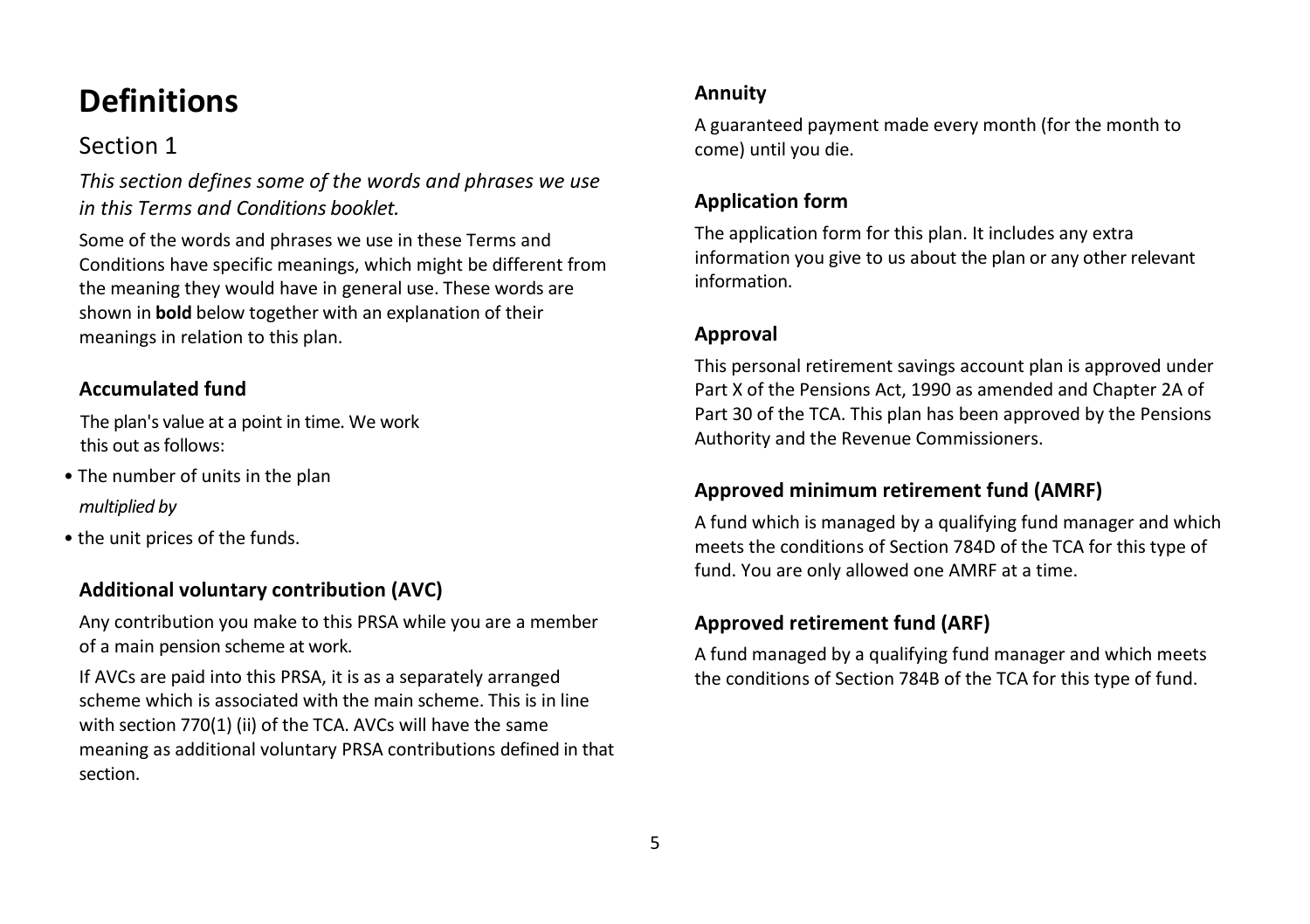#### **Chosen retirement date**

The date shown in your schedule, which is the date when the accumulated fund will normally be made available to buy retirement benefits, in line with the terms of section 3. If you use your PRSA to pay AVCs, this date must be the same as your normal retirement date under your main pension scheme at work.

#### **Consumer Price Index**

The Consumer Price Index published by the Irish Government to measure inflation. (If this is not available, we will use an appropriate alternative.)

#### **Contributor**

Under section 91(1) of the Pensions Act, 1990 as amended this is someone who enters into a PRSA contract with a PRSA provider. It includes someone in whose name a PRSA contract is set up by the trustees of a scheme distributing the appropriate assets of the scheme if the scheme is wound up.

#### **Contribution due date**

The date on which you or your employer should pay contributions to us. You will choose how often you pay contributions, and this will be shown on the application form. There will be no contribution due date later than your 75th birthday. Contributions will cease on your death, if earlier.

#### **Dependant**

Your spouse, registered civil partner or child or any other person who depends on you financially immediately before your death. For this purpose, a child includes a stepchild or a legally adopted child.

#### **Employee**

A person who has a contract of employment with an employer. We will use the precise definition of this term set out in Part 1 of the Pensions Act, 1990 as amended.

#### **Employer**

A person or organisation who is liable to pay the wages of a person they have offered a contract of employment to. We will use the precise definition of this term set out in Part 1 of the Pensions Act, 1990 as amended.

#### **Endorsement**

If the terms and conditions of the plan have been changed or are different to the standard terms, the new or amended terms or conditions will be set out in a separate document which will be attached to the plan. This is called an endorsement.

#### **External Fund Manager**

All fund managers with the exception of Irish Life Investment Managers (ILIM) and Setanta Asset Management who are both part of the Great-West Lifeco group of companies, are regarded as external fund managers.

#### **Fund**

Any of the funds described in the panel of funds.

#### **Fund link**

The fund (or combination of funds) in the panel of funds that the plan is linked to. Your initial fund link will be shown on your schedule. However, this may change in the future.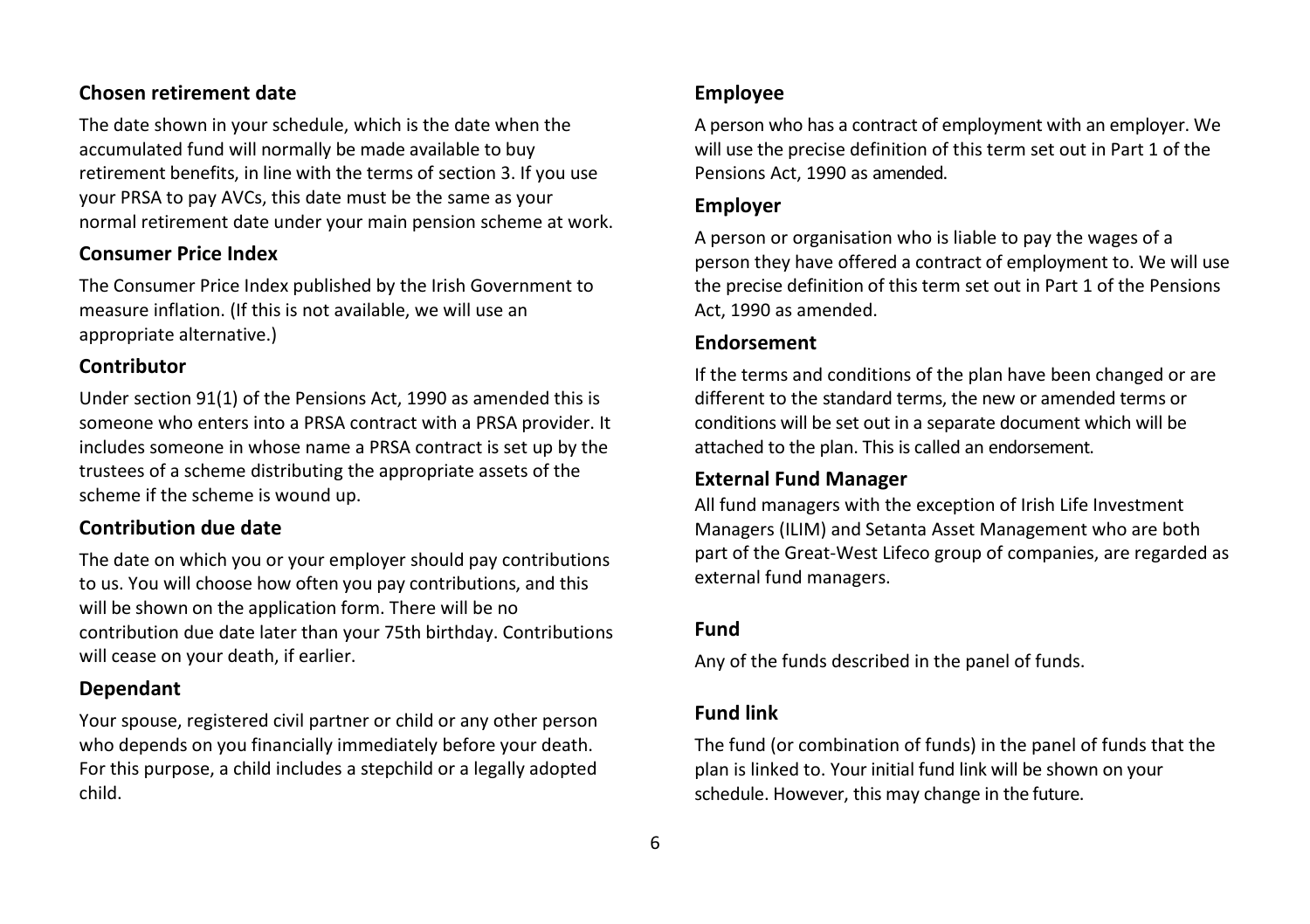#### **Head Office**

This is Irish Life Assurance plc, Irish Life Centre, Lower Abbey Street, Dublin 1. If this changes, we will let you know.

#### **Imputed Distribution**

A specified amount of the value of your vested PRSA that will be subject to income tax. The specified amount will be the relevant percentage for that year of assessment, less any withdrawals, regular withdrawal payments or deemed distributions made to you in that year. The specified amount will be calculated in accordance with Section 790D of the TCA.

#### **Investment factor**

The percentage of the contribution that we invest for you as described in section 5.

#### **Investment date**

The date on which we receive a contribution.

#### **Main pension scheme at work**

An occupational pension scheme that is an approved scheme or statutory scheme under Chapter 1 of Part 30 of the TCA.

#### **Minister**

The Minister for Social Protection.

### **Panel of funds**

The panel of funds includes the following funds and any other funds that we may add from time to time:

Consensus Fund Series H Consensus Cautious Fund Series W Consensus Equity Fund Series W Global Cash Fund Series E Indexed Euro Corporate Bond Series I Indexed European Equity Fund Series W Indexed European Property Shares Fund Series E Indexed Irish Equity Fund Series W Indexed Japanese Equity Fund Series H Indexed North American Equity Fund Series W Indexed Pacific Equity Fund Series W Indexed UK Equity Fund Series W Pension Portfolio 2 Series W Pension Portfolio 3 Series W Pension Portfolio 4 Series W Pension Portfolio 5 Series W Pension Portfolio 6 Series W Pension Protection Fund Series H Managed Portfolio Fund 1 (Foundation) Series E Managed Portfolio Fund 2 (Base) Series E Managed Portfolio Fund 3 (Core) Series E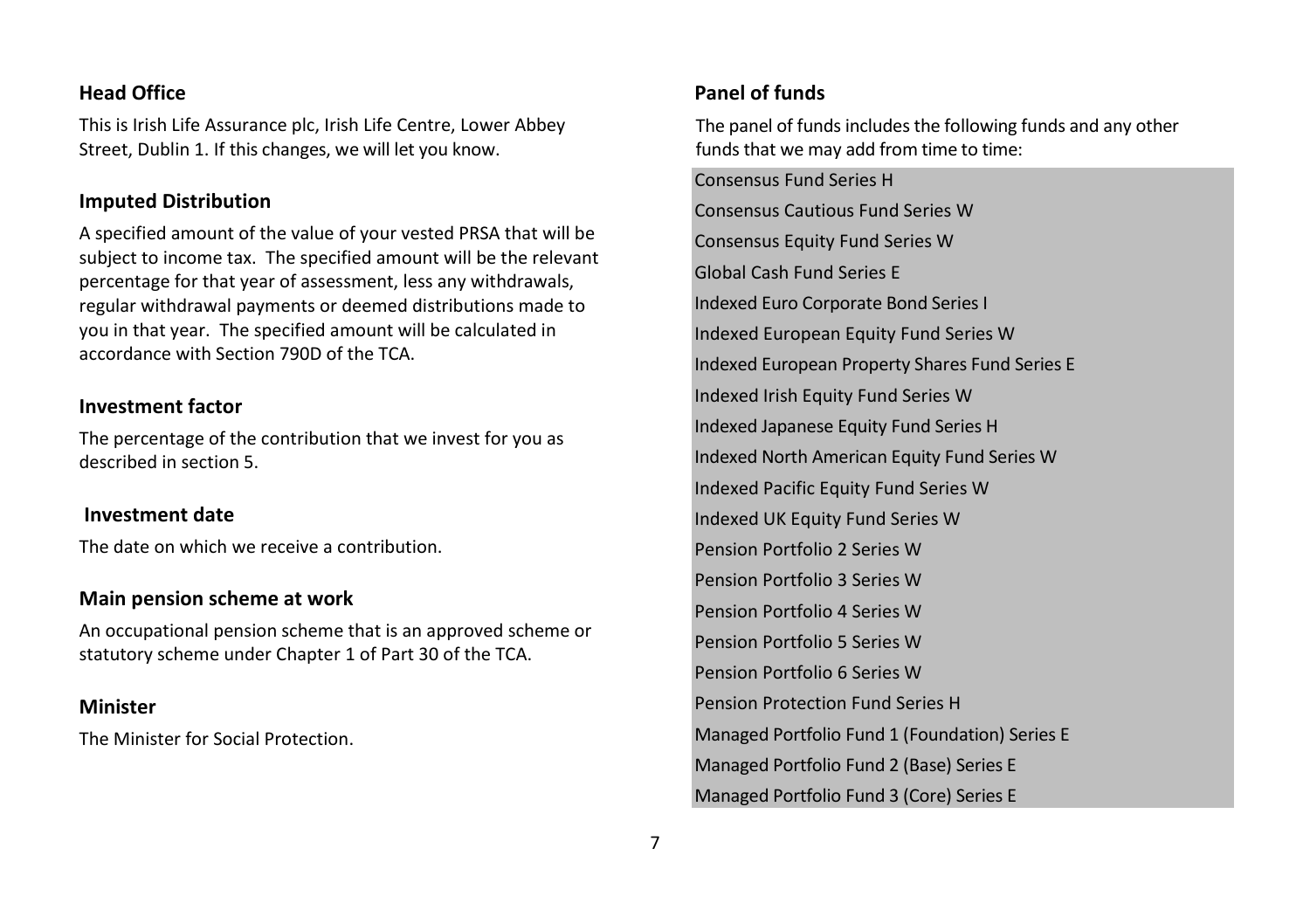Managed Portfolio Fund 4 (Intermediate) Series E Managed Portfolio Fund 5 (Dynamic) Series E Managed Portfolio Fund 6 (Aggressive) Series E Stability Fund Series E Annuity Fund Series E ARF Fund Series E

At any stage we can change the range of fund options that are available. We reserve the right to close a fund to new contributions, or to close a fund entirely and move existing customers to other funds open at that time. If you are invested in that fund, we will give you at least one month's advance notice. It may happen however that, in order to protect customer values, we have to close a fund immediately without any advance notice. In this event, we will notify you as soon as possible after the fund closes. You can ask us to send you a copy of our Fund Operating Procedures, which describe how our funds work.

#### **Qualifying fund manager (QFM)**

This is defined in Chapter 2 of Part 30 of the TCA. We are a qualifying fund manager.

#### **Regular contributions**

Any regular contribution as shown in the schedule or otherwise paid in line with the terms of this plan. They include any increases in regular contributions (see paragraphs 2.4 and 2.5). They do not include any single contributions paid on a one-off basis.

#### **Retirement benefits**

Cash, annuities or other benefits provided by the accumulated fund.

#### **Single contribution**

A contribution which is not a regular contribution.

#### **Schedule**

The plan schedule that forms part of this plan.

#### **Specified income**

This is a pension or an annuity that you are entitled to for life, including a pension you are entitled to under the Social Welfare (Consolidation) Act 2005. Specified income is defined in Section 784C of the TCA. This is currently €12,700 per annum but is subject to change.

### **Start date of the plan**

This is the date shown in the schedule.

### **TCA**

The Taxes Consolidation Act 1997 - including any amendments to it.

#### **Unit**

Each fund in the panel of funds contains a number of identical units. We will work out the value of each unit by referring to the net value of the assets of the fund after deductions. We set aside a number of these units for the plan to work out its value.

#### **Unit account**

The number of units belonging to your plan in each fund.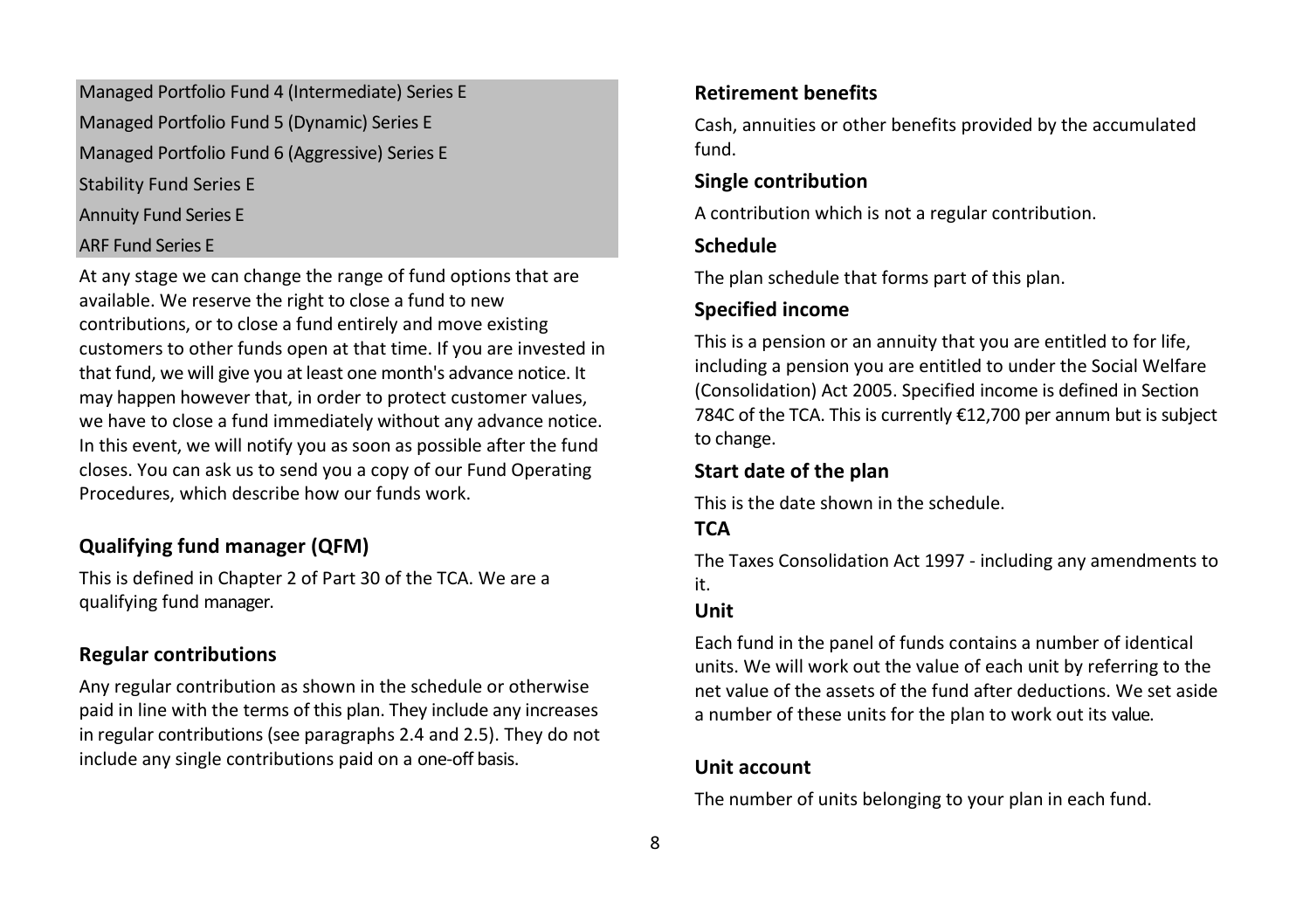#### **Unit price**

The price of a unit of a fund, which we use to work out the value of the plan for each fund. This is the price we use when buying and selling units in the fund. The unit price on any given date is the price which Irish Life has determined for that date.

#### **Vested PRSA**

A vested PRSA is defined in Section 790D(1) of the TCA, and means:

(a) a PRSA where its assets have been paid to you (e.g. you have taken your retirement lump sum and leaves the remainder of your fund invested in the PRSA); or

(b) in the case of a PRSA to which you made additional voluntary contributions, where benefits become payable under the main occupational pension scheme; or

(c) you have attained the age of 75 years.

#### **We, us, our**

Irish Life Assurance plc.

#### **Your, you**

The person who is named as the customer in the schedule and who is the contributor under the plan.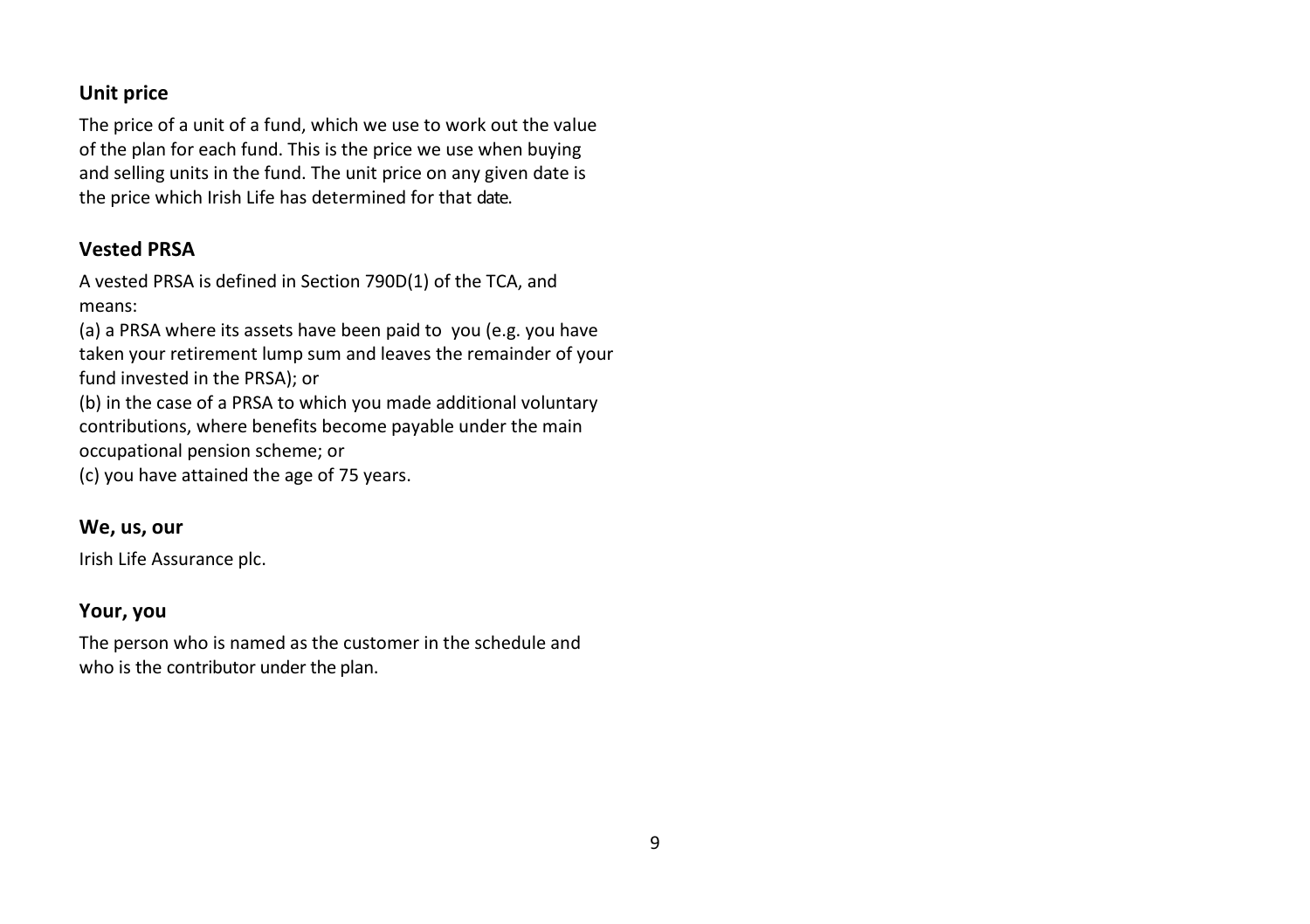## <span id="page-11-0"></span>**Contribution payments**

## <span id="page-11-1"></span>Section 2

<span id="page-11-2"></span>*This section describes how we expect you to pay contributions and explains what happens if you pay contributions in a different way.*

**2.1** The amount you have chosen to pay and how often you have chosen to pay are set out in the schedule. These are known as regular contributions.

If you are an employee and your employer has chosen to make contributions to the plan, the split of contributions between you both will be shown on your schedule. We must be told about any change in the split of contributions.

- **2.2** If you are paying AVCs, we must check that the benefits expected to be paid under this contract are not more than the maximum benefits allowed by the Revenue Commissioners. We will do this:
	- before the contract starts; and
	- if you start paying AVCs during the contract; and
	- before we pay benefits to you.

We may choose to do this check at other times.

You must tell us if you are no longer a member of a main pension scheme at work.

You must tell us if at any stage during your PRSA you become a member of a main pension scheme at work. Any contributions paid during this time will be AVCs. We will not accept employer contributions if you are paying AVCs.

**2.3** Each time we receive a contribution, we place units from one or more of the funds into the plan in line with the terms of the latest fund link and in the way described in section 5. We use the unit price of each fund for the day we receive the contribution, to work out the number of units from each fund that we will place in the plan.

We are not liable for any loss incurred by any of the investments in the funds available under this plan. The value of these investments may also be affected if any of the institutions with whom we place money, or with whom our fund managers place money, suffers insolvency or other financial difficulty.

#### **Delay Periods**

In certain circumstances, we may need to delay new investments. This may be because there are a large number of customers wishing to invest in their fund at the same time, or if there are practical problems buying the assets within the fund or the fund manager who is responsible for the investment of any part of the fund imposes such a delay, or if you invest in markets or funds with assets with significant time differences including trading or settlement time differences e.g. Asian markets.

Due to the high cost and time involved in buying properties, a delay of this sort is most likely to happen if you are investing in a property fund (or a fund with a high proportion of property or property related assets). The length of any delay will depend on how long it takes us to buy the assets in the fund. A significant delay would be likely to apply in this situation.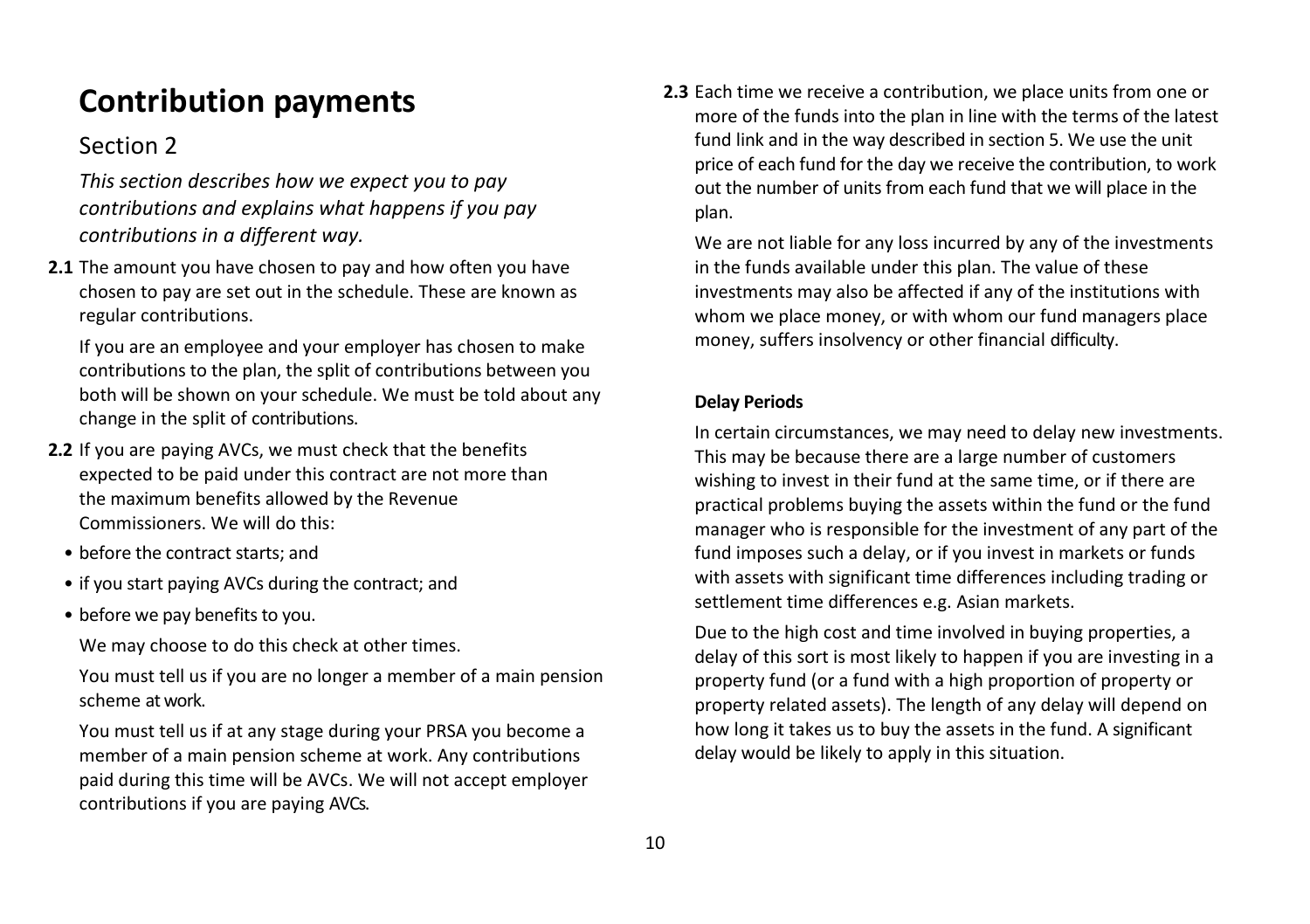When there are more customers moving out of a fund than making new investments in it or when there are more customers making new investments than moving out of a fund, we may reduce the value of the units in the fund to reflect the percentage of the costs associated with buying and selling the assets of the fund. The reduction in the value of the affected assets will be different for each fund and is likely to be most significant for the proportion of any fund invested in property. The reduction for any part of the fund invested with fund managers may happen at a different time to the reduction for the rest of the fund.

If we delay a new investment, it will be based on the unit price at the end of the period.

#### **Changing your contributions**

**2.4** You may write to us and ask us to increase the regular contribution by giving us at least one calendar month's notice. If your contributions are being taken from your salary, you must tell your employer about any increase so they can make the appropriate change to your payroll deduction.

If you are a member of a main pension scheme at work and you want to increase your AVCs, we will check that the increase is within the limits allowed by the Revenue Commissioners.

**2.5** If you pay regular contributions through a personal bank account, you may choose to increase contributions in line with inflation. If your contributions are made by being taken from your salary through your employer's bank account, you cannot increase contributions in line with inflation.

If you have chosen to increase contributions in line with inflation, your regular contribution will automatically increase each year on the anniversary of your start date (as shown on the schedule).

Your regular contributions will increase each year in line with the Consumer Price Index. When the Consumer Price Index is low, we may set the increase at a slightly higher minimum amount. (This is currently 5% but this percentage is a guide only. The actual percentage increase may be different when we work out the increase in your contribution.) We will tell you what this increase will be.

If the Consumer Price Index stops being published, we will decide on a suitable rate of increase, taking account of investors' reasonable expectations and other current increases in the insurance industry.

If we do not receive the increased contribution within 10 days of your plan anniversary (30 days for yearly contributions), we will assume you have turned down the increase in contribution for that year. However, we will offer you a similar increase in the following year. If you decide that you do not want us to offer you this option in the future, you must tell us in writing.

**2.6** You may write to us and ask us to reduce the regular contribution at any stage by giving us one month's notice. The reduced regular contribution must be at least as large as the minimum contribution for PRSAs set by the Minister under the Pensions Act, 1990 as amended. If your contributions are being taken from your salary, you must tell your employer about any reduction so they can make the appropriate change to your payroll deduction.

There is no charge if you decide to increase or decrease your contribution.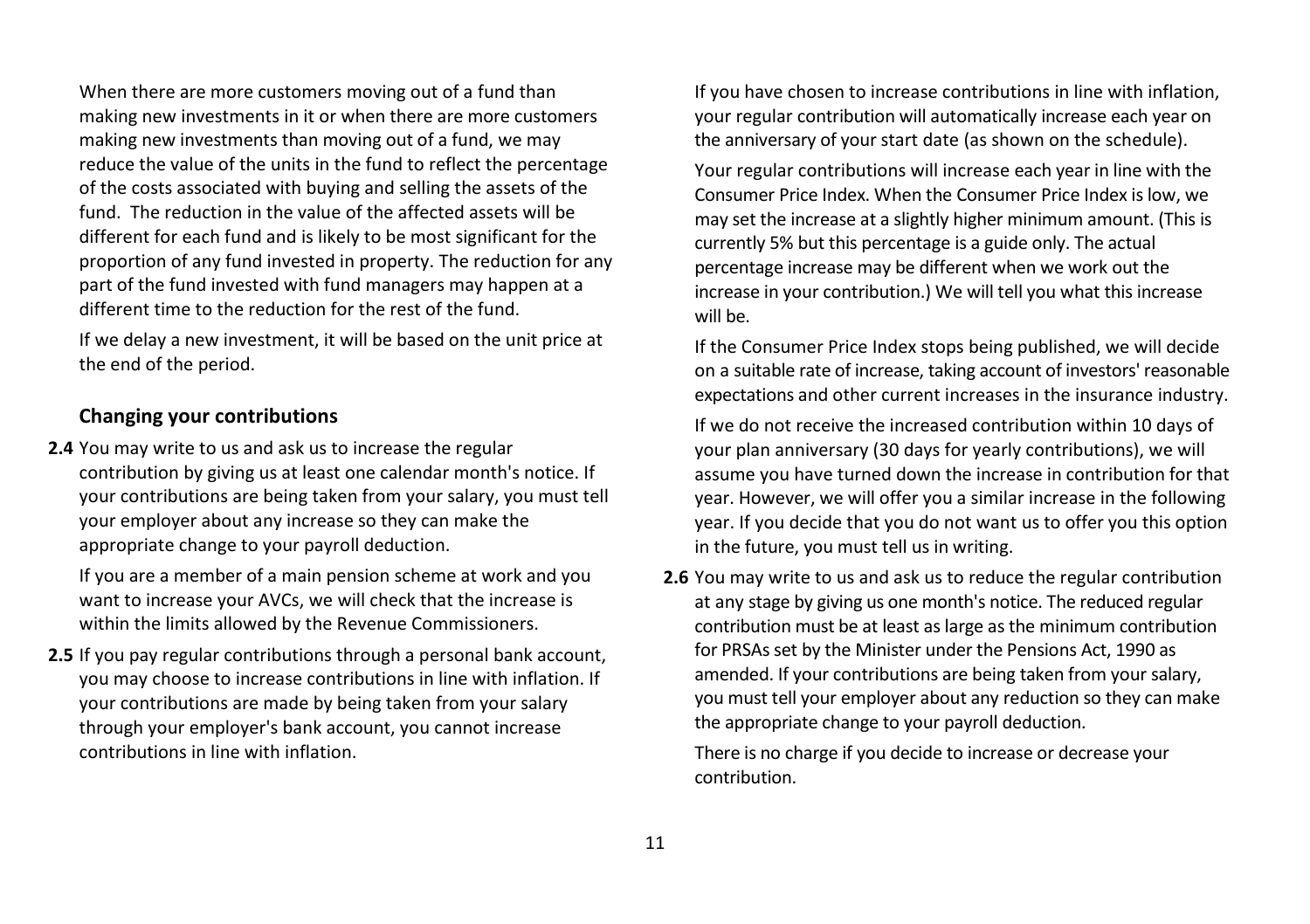#### **2.7 Option to pay single contributions**

You may add single contributions to your regular contributions at any time. You can pay single contributions without paying regular contributions if you want. It is not possible to add regular contributions to a plan if you start with a single contribution.

If you are an employee and your employer is contributing, we must be told the split of the contribution between you both.

The investment terms that apply to single contributions will be those available at the time you pay your single contribution(s).

We will add units to your account in return for your single contribution based on the unit prices for the day we receive your contribution and all the documents we need.

The single contributions may not be less than the minimum contribution for PRSAs set by the Minister under the Pensions Act, 1990 as amended.

### **2.8 Option to invest a transfer value from another pension contract**

This contract can (depending on restrictions set down in law) accept transfer values from other approved PRSAs in your name, from approved occupational pension schemes within the state of which you are a member, from retirement annuity contracts in your name, from pension arrangements overseas or granted to you under a Pension Adjustment Order. Certain restrictions apply to transfers from occupational pension schemes and overseas arrangements. You will be told about these restrictions before a transfer takes place. No entry charge applies to transfers.

If a transfer payment is made up of additional voluntary contributions paid under an occupational pension scheme and you are a member of that scheme when you take your benefits, we will have to pay the benefits from this transfer in line with the main scheme pension benefits within the limits allowed by the Revenue Commissioners.

We will add units to your account in return for your transfer value based on the unit prices for the day we receive all the documents we need and the transfer value.

#### **2.9 Stopping regular contributions**

You can stop paying your regular contributions at any time. If you want to stop paying contributions temporarily, you must give us written notice at least one month before the next contribution is due. We will then automatically ask that you start paying the regular contribution again at the end of the suspension period. Or, you can decide to stop paying contributions for an indefinite period.

In both these cases, the account will continue in force and yearly fund charges will continue to apply. You can choose to start paying contributions again at any time. If your contributions are being taken from your salary, you must tell your employer if you want to stop contributions so they can make the appropriate change to your payroll deduction.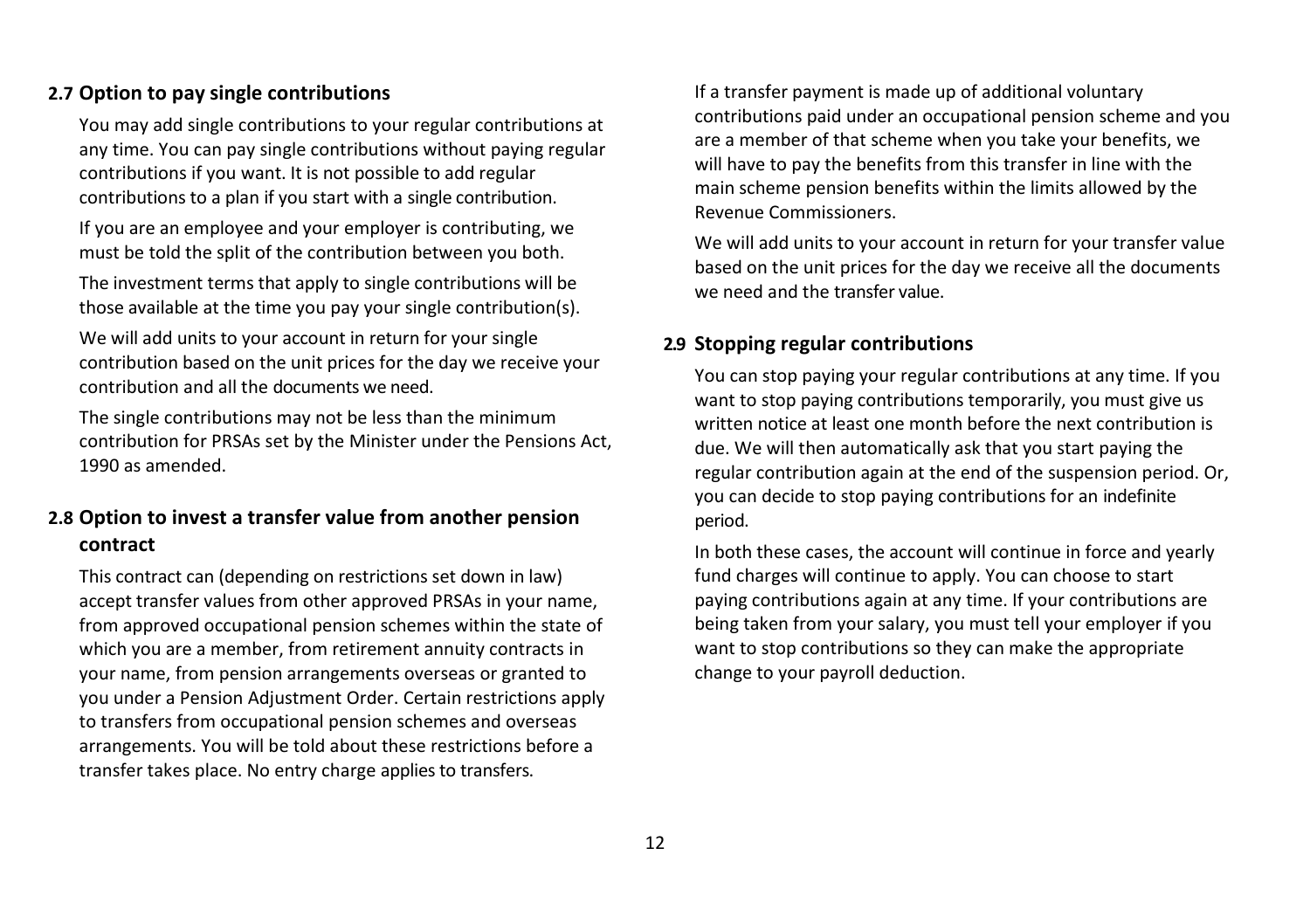## <span id="page-14-0"></span>**Benefits**

### <span id="page-14-1"></span>Section 3

<span id="page-14-2"></span>*This section explains the benefits we provide.* 

Retirement options available at the date of retirement may be different to the below.

#### **When is it possible to take retirement benefits?**

You may normally take benefits on the dates outlined in section 3.1. If you have paid AVCs into your PRSA at any stage, we may have to pay benefits instead in line with your main pension scheme at work. This is outlined in section 3.2. You must take your benefits before your 75th birthday. If you do not then your PRSA will automatically become a Vested PRSA. If that happens you will have no access to the pension. No retirement lump sum will be available, no withdrawals are allowed from the plan and you will not be able to transfer to an ARF or use the fund to buy an annuity.

- **3.1** You can use your accumulated fund to provide retirement benefits at the earliest of the times set out below.
- a) Your 75th birthday or other chosen retirement date (between your 60th and 75th birthdays) you have told us about.
- b) The first day of the month (between your 60th and 75th birthdays) after you tell us in writing that you want to claim retirement benefits.

c) If you are an employee, and you are not a member of an occupational pension scheme you can take your benefits from age 60 and continue to work.

You also have the option to take benefits between age 50 and 60, but if you do so you must retire from your job. We will pay the benefits on the first day of the month after you tell us in writing that you want to claim retirement benefits.

- d) If your job is one in which people usually retire before their  $60<sup>th</sup>$ birthday, we will pay benefits on the first day of the month (between your 50th and 60th birthdays) after you give us evidence that your job falls under this category and you tell us in writing that you want to claim retirement benefits. You must have reached the age which has been approved by the Revenue Commissioners as defined in Chapter 2 of Part 30 of the TCA.
- e) The first day of the month (before the earliest age at which you can normally retire) after you retire from your occupation and give us evidence of your disability and you tell us in writing that you want to claim retirement benefits due to serious ill health. Revenue will allow you take your benefits at an earlier age, as long as we receive medical evidence to show that you are in serious ill health and permanently incapable due to a mental or physical illness of carrying on your own occupation. This is defined in section 787K TCA and may change in the future.

If the transfer paid into this plan was granted to you under a pension adjustment order then the earliest retirement date as set out above will not be based on your date of birth, but will be based on your former spouse's (or registered civil partner, qualified cohabitant's) date of birth and their employment status at the time of the transfer.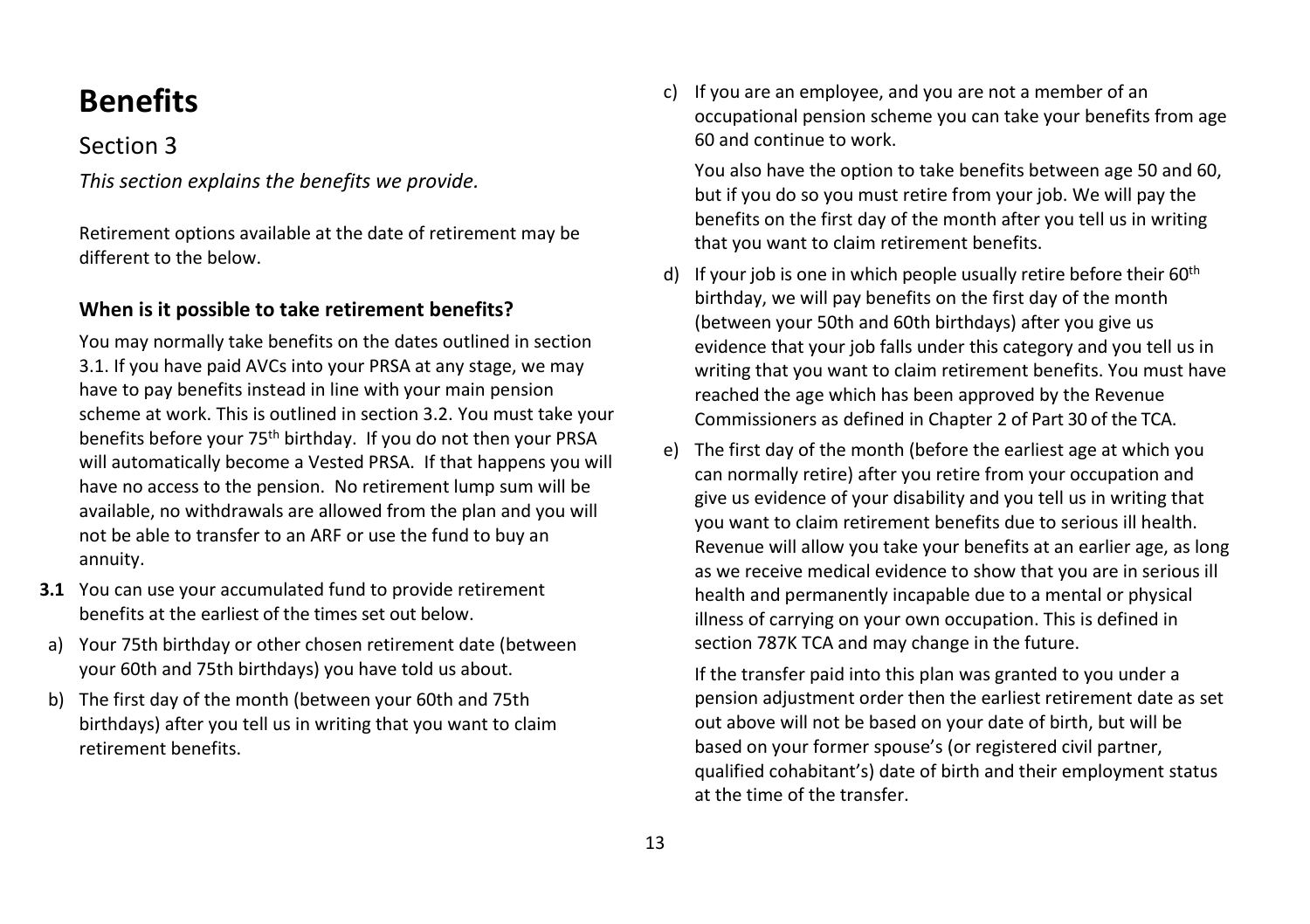- **3.2** If you have paid AVCs, we may have to pay out the benefits in line with the rules of your main pension scheme at work. We will always pay benefits in line with the law and Revenue guidance.
- **3.3** The accumulated fund will stay invested with us until you decide to take retirement benefits or have reached age 75 or until death benefits are paid. This PRSA will allow for PRSA assets to be paid to you as they become due after taking off any taxes and transaction charges which may apply (as under section 101(4) of the Pensions Act, 1990 as amended).

#### **What benefits are currently available?**

The benefits available under this PRSA are outlined in sections 3.4 to 3.8. If you have paid AVCs into your PRSA at any stage, we may have to pay benefits instead in line with your main pension scheme at work. This is outlined in section 3.9.

#### **3.4 Retirement lump sum**

You can take a lump sum of up to 25% of your accumulated fund, some or all of which may be tax free. This is subject to limits as described in section 8.6.

If you take a retirement lump sum and you choose to remain invested in your PRSA (see section 3.5), you will not be able to take a further retirement lump sum under this PRSA even though you may pay further contributions into it.

You must use the rest of your fund to provide one or more of the other options described below. You do not have to take a retirement lump sum. You could choose to use your full accumulated fund to provide one or more of the options described below.

#### **3.5 Stay invested in your PRSA**

After taking your retirement lump sum, you can choose to stay invested in your PRSA. Your PRSA will then become a vested PRSA.

You can make withdrawals when you decide up to age 75. Certain restrictions apply and appropriate deductions for income tax, Universal Social Charge, PRSI (if applicable) and any other taxes or government levies ("tax") will be made from any withdrawals paid out.

If you choose this option, but you are not in receipt of the specified income amount, you must keep the lowest of the following amounts in your PRSA, transfer it to an AMRF or use it to buy an annuity:

- the balance of your accumulated fund (after you receive your retirement lump sum payment, if you choose to take it); or
- the amount required at that time in accordance with Section 787K of the TCA;

whichever is lower.

This will be called your restricted fund.

You cannot normally make withdrawals from your vested PRSA if it will bring the value below your restricted fund unless you meet the specified income requirement. You can take any amount over this as a withdrawal up until age 75.

The Finance Act 2012 introduced the imputed distribution requirement on vested PRSAs, where we are obliged to deduct a minimum amount of tax on a yearly basis as if a minimum withdrawal had been taken from your vested PRSA.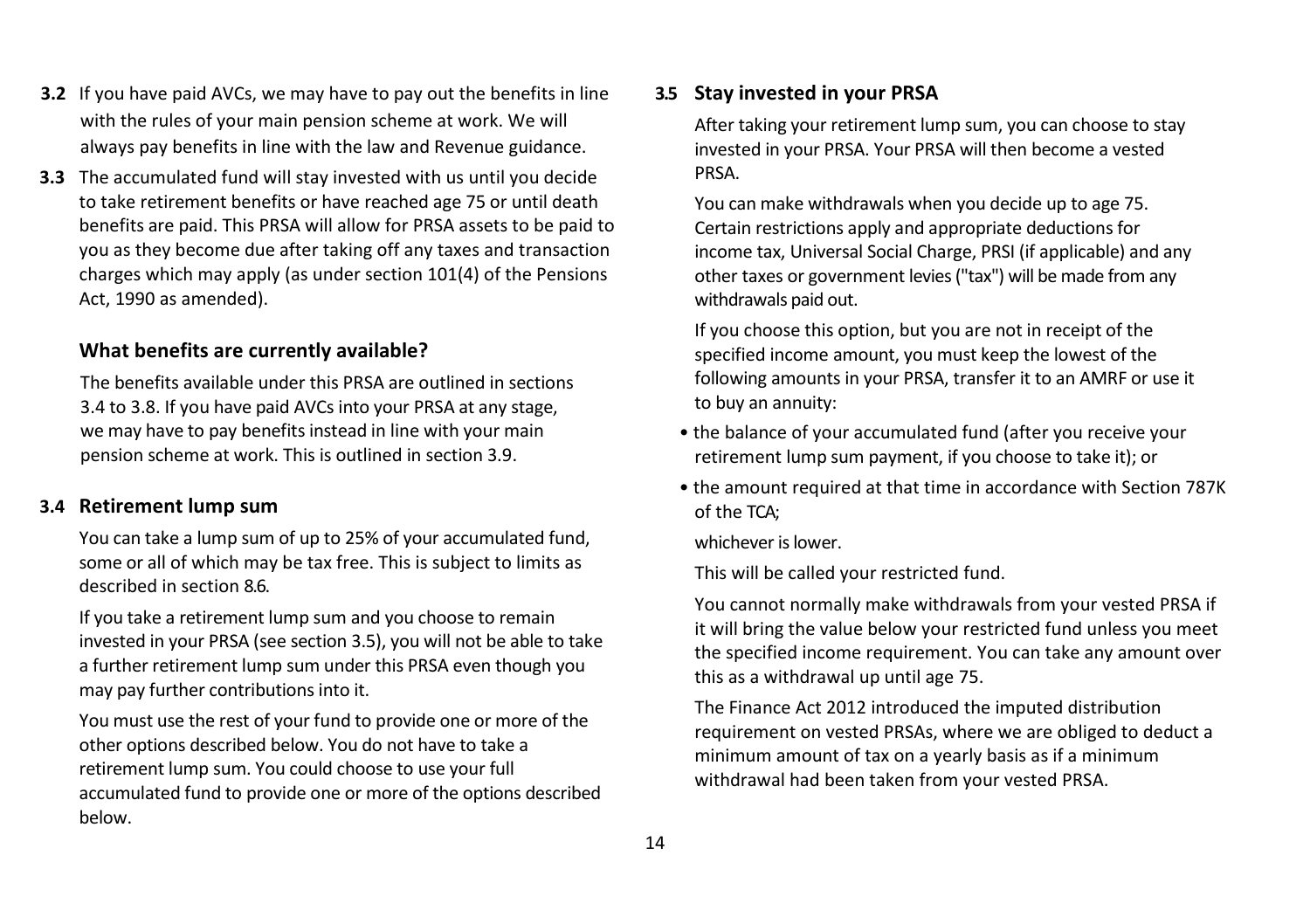From the year you turn 61 (or 60 if your birthday is the  $1<sup>st</sup>$ January), tax is payable on a minimum withdrawal at the end of each calendar year of 4% of the value of your fund which exceeds the restricted fund at the end of the year. From the year you turn 71 (or 70 if your birthday is the  $1<sup>st</sup>$  January) this minimum withdrawal amount increases to 5%.

Where a greater withdrawal is made during the year, tax will be paid on the greater withdrawal amount. We set the minimum withdrawal rate in line with the required imputed distribution amount which may be altered to reflect changes in the legislation. You can choose to take a higher withdrawal amount if you wish. The restricted fund is not subject to minimum withdrawal requirements. However, if at any stage in the future you become entitled to a guaranteed income which brings your total guaranteed income up to the specified income amount, or where you invest more funds in a separate AMRF, or when you reach age 75 the requirement to keep a restricted fund will no longer apply. The minimum withdrawal requirement will then apply to the full value of your vested PRSA. **It is your responsibility to let us know if your income circumstances change.**

Where the total value of your Approved Retirement Funds and vested PRSAs (less the restricted fund if any) is greater than €2 million, then you will need to appoint a nominee QFM who will be responsible for ensuring a withdrawal of 6% is taken from the total value of your vested PRSAs (above the restricted amount) and ARFs. Irish Life will pay you a minimum withdrawal of 4% or 5% depending on your age as outlined above. **It is your responsibility to let us know if you have other Approved Retirement Funds and vested PRSAs with a total value of greater than €2 million.**

We will deduct any income tax, PRSI and Universal Social Charge due under the Pay As Your Earn (PAYE) system on any withdrawals. If we receive a certificate of tax and standard rate cut-off point or a tax deduction card for a particular tax year, we will deduct tax in line with this. If we do not receive a certificate of tax and standard cut-off point or a tax deduction card for a particular tax year, by law we will have to deduct the taxes due at the higher rate.

When you turn age 75, you will not be able to make further withdrawals from your vested PRSA. We will be required to deduct income tax and Universal Social Charge from your Vested PRSA as if a minimum withdrawal had been taken, however no payments can be made to you. If you want to continue to access your pension after 75 you should speak to you financial adviser about your options.

#### **3.6 Buy an annuity**

You have the option to buy an annuity with an insurance company of your choice. Please refer to section 3.11.

If you decide to buy your annuity with Irish Life, you can choose to take an immediate single- or joint-life annuity option that we have available at the time you take your benefits. However, you cannot surrender (cash in), assign (transfer ownership of), or commute (give up part for a lump sum) part or all of your annuity. We will use our annuity rates at the time you choose the benefits to work out how much benefit you will receive. The Revenue Commissioners may place restrictions on the amount of benefit we may pay. We normally pay annuities each month for the month to come.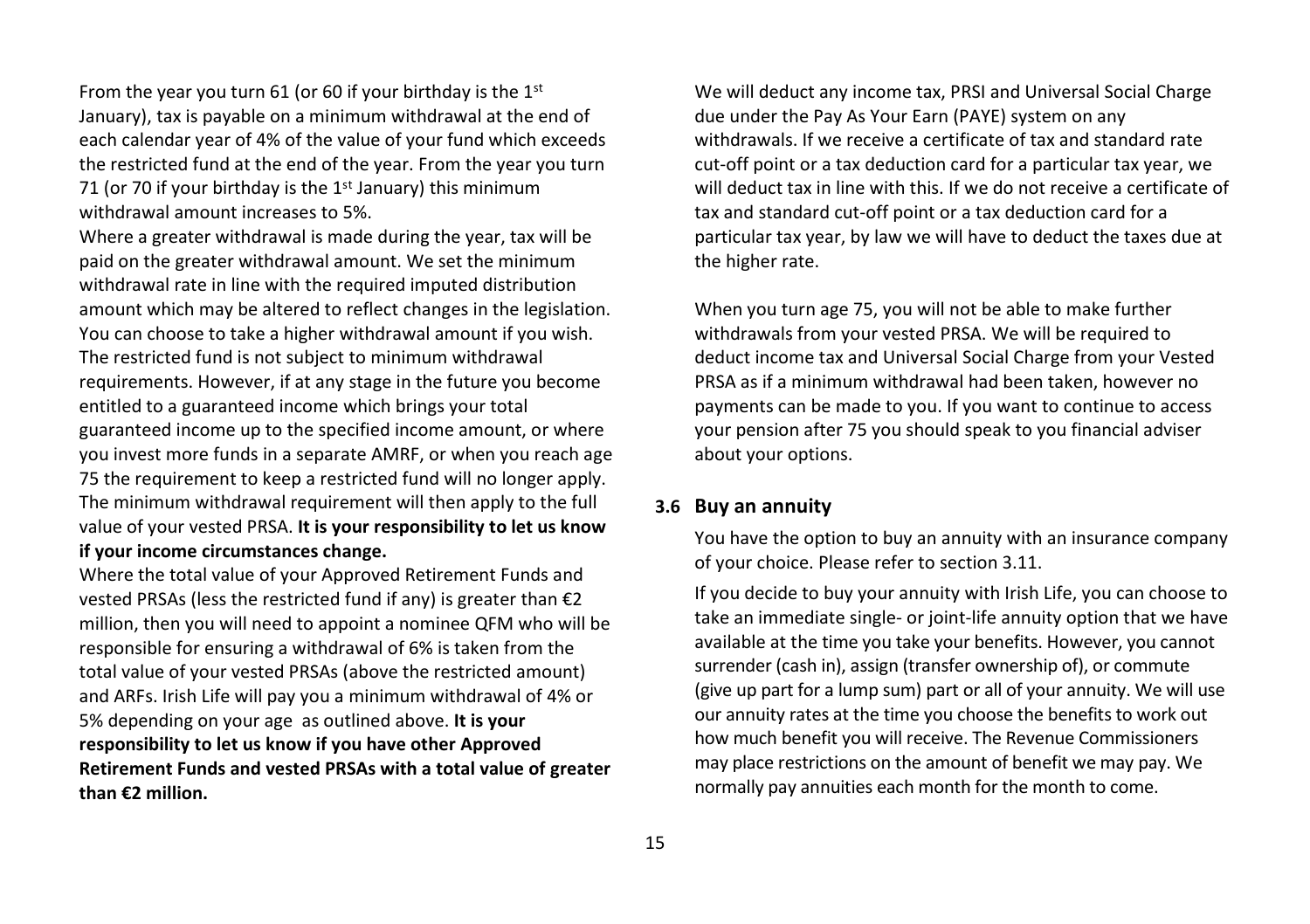Annuity payments are subject to income tax at your highest rate on withdrawal, Universal Social Charge and any other taxes or government levies ("tax") applicable at that time.

Some extra annuity features may also be available.

- You may qualify for an enhanced annuity that offers a higher income based on information on your lifestyle and medical history (and that of your dependant if this applies). • Your annuity may have a guarantee period of up to 10 years. This means that if you die during the guarantee period, your annuity will continue to be paid to your dependants up to the end of the guarantee period.
- • You can choose a dependant's annuity. This means that if you die before your dependant, we will pay your dependant a pension until he or she dies. We will pay this to someone you choose (other than your child) if we are satisfied that they depend on you. If this person is not your spouse or registered civil partner, the maximum length of time we will pay the annuity for must be approved by the Revenue Commissioners.
- You can choose a children's annuity for one or more children. This means that if you die before your children, we will pay your children annuities until the child or children reach age 18 (or 21 if they are in full-time education), or until the child's death (if this is earlier).
- For each type of annuity, you can choose for it to increase each year. The annuity can increase by the Consumer Price Index to take account of inflation or can increase by a fixed amount (for example, 3% or 5%) each year.

#### **3.7 Invest in an approved minimum retirement fund (AMRF)**

If you do not take the options described in 3.5 or 3.6 above and you are not in receipt of the specified income amount at retirement, you must transfer the following to an AMRF or use it to buy an annuity:

- the balance of your accumulated fund (after you receive your retirement lump-sum cash payment, if you choose to take it); or
- the amount required at that time in accordance with Section 784C of the TCA;

whichever is lower.

You cannot normally make withdrawals from your AMRF before you reach age 75. The only exceptions to this are that:

- you may take a withdrawal of up to 4% from your AMRF each year (Only one withdrawal may be taken each tax year and will be subject to income tax, Universal Social Charge, PRSI (if applicable) and any other taxes or government levies ("tax"));
- you may transfer the proceeds of your AMRF to another qualifying fund manager;
- you may use the proceeds of your AMRF to buy an annuity; and
- if the specified income amount is met from other sources.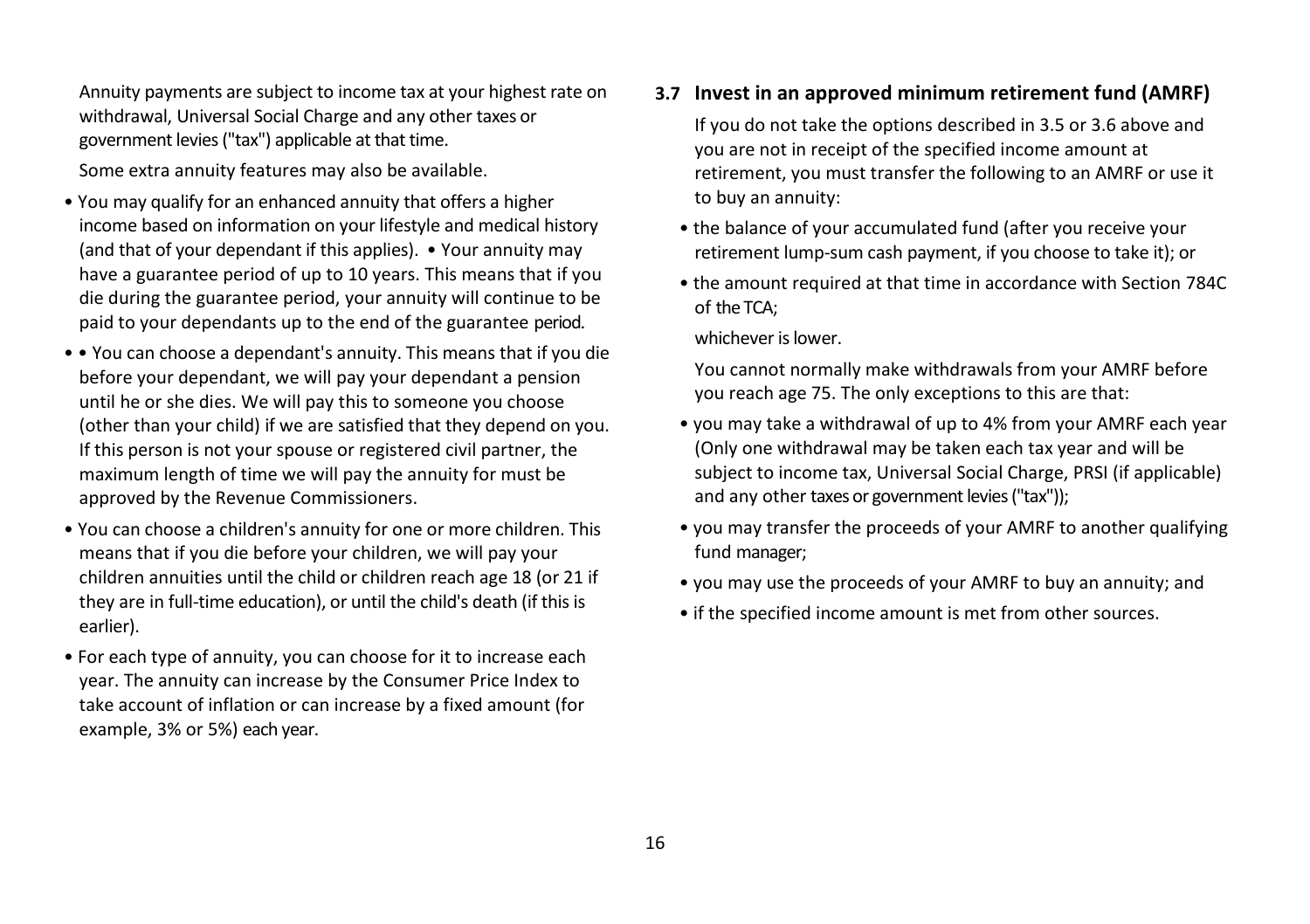#### **3.8 Taxed cash lump sum and approved retirement fund**

After investing in an AMRF or an annuity, or if you can show that you are in receipt of the specified income amount, you can use the rest (if any) of your accumulated fund in one of the following ways:

- You may take it as a lump sum. You will have to pay income tax at your highest rate on withdrawal, Universal Social Charge, PRSI (if applicable) and any other taxes or government levies ("tax") applicable at that time on this lump sum for the year of assessment in which you receive it.
- You can invest in an approved retirement fund (ARF). Future withdrawals from your ARF will be subject to income tax and levies. The minimum withdrawal requirement will also apply to your ARF in a similar manner as set out in section 3.5.

#### **3.9 Paying AVCs and your retirement benefits**

If your last contribution before taking retirement benefits is an AVC, we will pay out the benefits in line with

- the rules of your main pension scheme at work, and
- the retirement options you choose from your main scheme.

Maximum retirement lump sum and maximum pension benefits apply. Also, it may be possible to choose options under sections 3.5 to 3.8.

This is based on our understanding of current law and Revenue rules. This may change over time. We will always pay benefits in line with the law and Revenue guidance.

#### **3.10 Taking benefits and continuing contributions into your PRSA**

You have the option to take benefits under your plan (as outlined in sections 3.4 to 3.9) and continue your contributions into your PRSA, up to age 75. The benefits arising from these contributions will be as outlined in sections 3.4 to 3.9 except for your retirement lump-sum option under section 3.4. No further retirement lump sum is allowed.

#### **3.11 Open-market option**

You can choose to buy your annuity benefit from a life office other than us. The life office must be authorised to carry out life assurance business in the Republic of Ireland. If you decide to do this, we will pay your accumulated fund (less any cash payment made to you) to the other life office.

You could also invest in an ARF or an AMRF that is provided by another qualifying fund manager. If you decide to do this, we will pay your accumulated fund (less any cash payment made to you) to the other qualifying fund manager.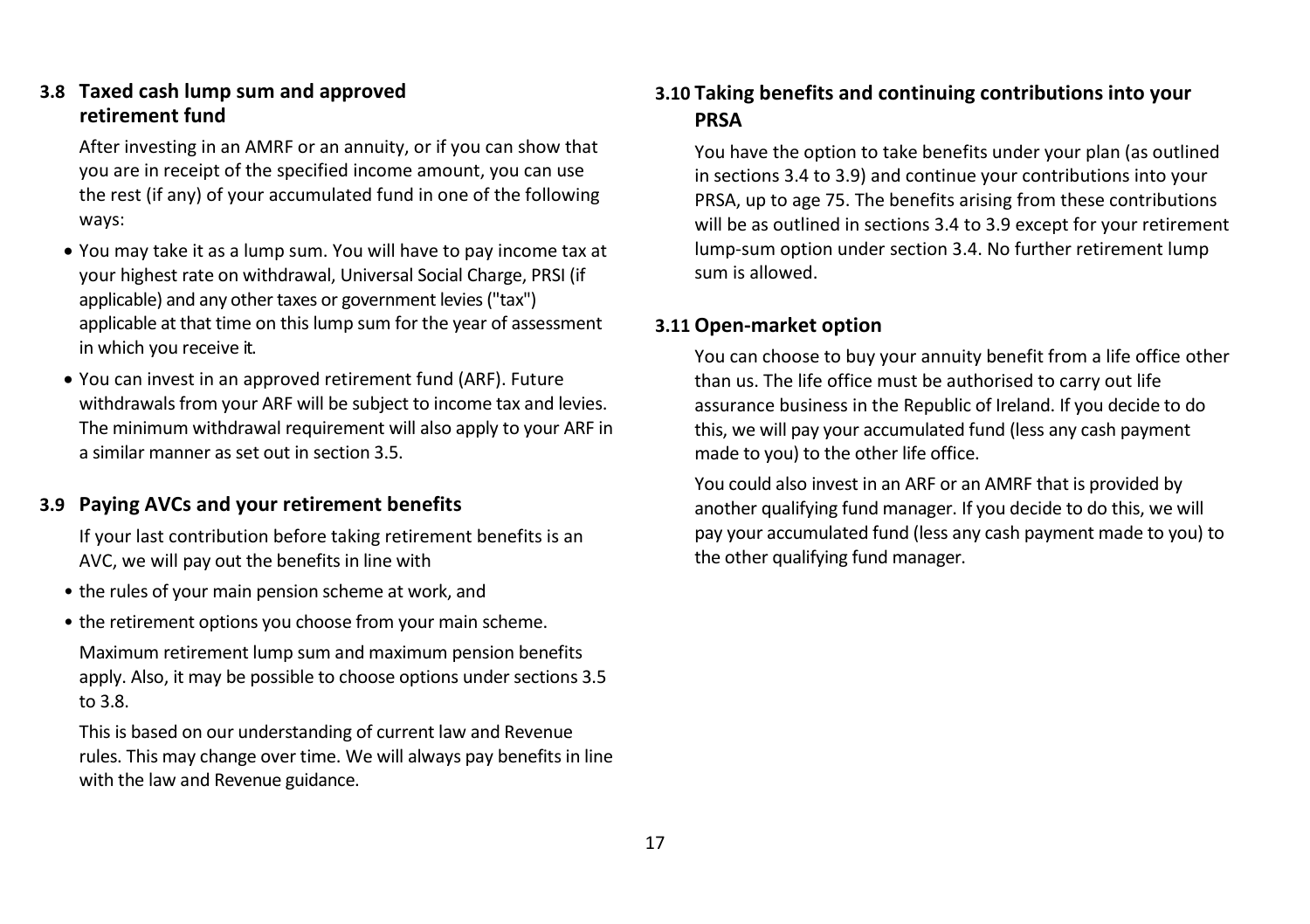#### **3.12 Cashing in or assigning (transferring ownership of) the benefit**

Other than retirement benefits, you can take the accumulated value of your plan only if the value is €650 or less and you have not paid any contributions in the previous two years.

We have the right under section 109 of the Pensions Act, 1990 as amended to pay this value to you without your permission as long as:

- the value is less than or equal to €650;
- you have not paid any contribution to the plan in the two years before our decision to pay the value to you; and
- we have advised you in writing to transfer your assets to another PRSA or pension arrangement or to make further contributions, and you do not take this advice.

We will wait for three months after we advise you in writing. We will then pay the value to you if you do not take our advice or if we do not hear from you within that time. It is not possible to assign (transfer ownership of) the benefits under this plan to anyone else.

#### **3.13 Transferring your fund to another pension plan**

You may transfer your accumulated fund to another approved PRSA, an approved occupational pension scheme or an approved overseas pension arrangement, as long as:

- a) you are a member of the receiving scheme or plan;
- b) that scheme or plan is able to receive a transfer value; and
- c) everyone involved agrees.

Certain restrictions apply to transfers to overseas arrangements. You will be told about these restrictions before a transfer takes place.

You must transfer all of your fund value. Your PRSA will end when the transfer is complete. There is no charge if you want to transfer your accumulated fund out of your PRSA.

#### **Delay Periods**

In certain circumstances, we may need to delay transfers into or out of your plan. The circumstances in which we may delay a transfer can include the following:

- If a large number of customers want to put money into or take money out of the same fund at the same time.
- If there are practical problems buying or selling the assets in which the fund is invested.
- If the fund manager who is responsible for the investment of any part imposes a delay.
- If you invest in markets or funds with assets with significant time differences including trading or settlement time differences e.g. Asian markets.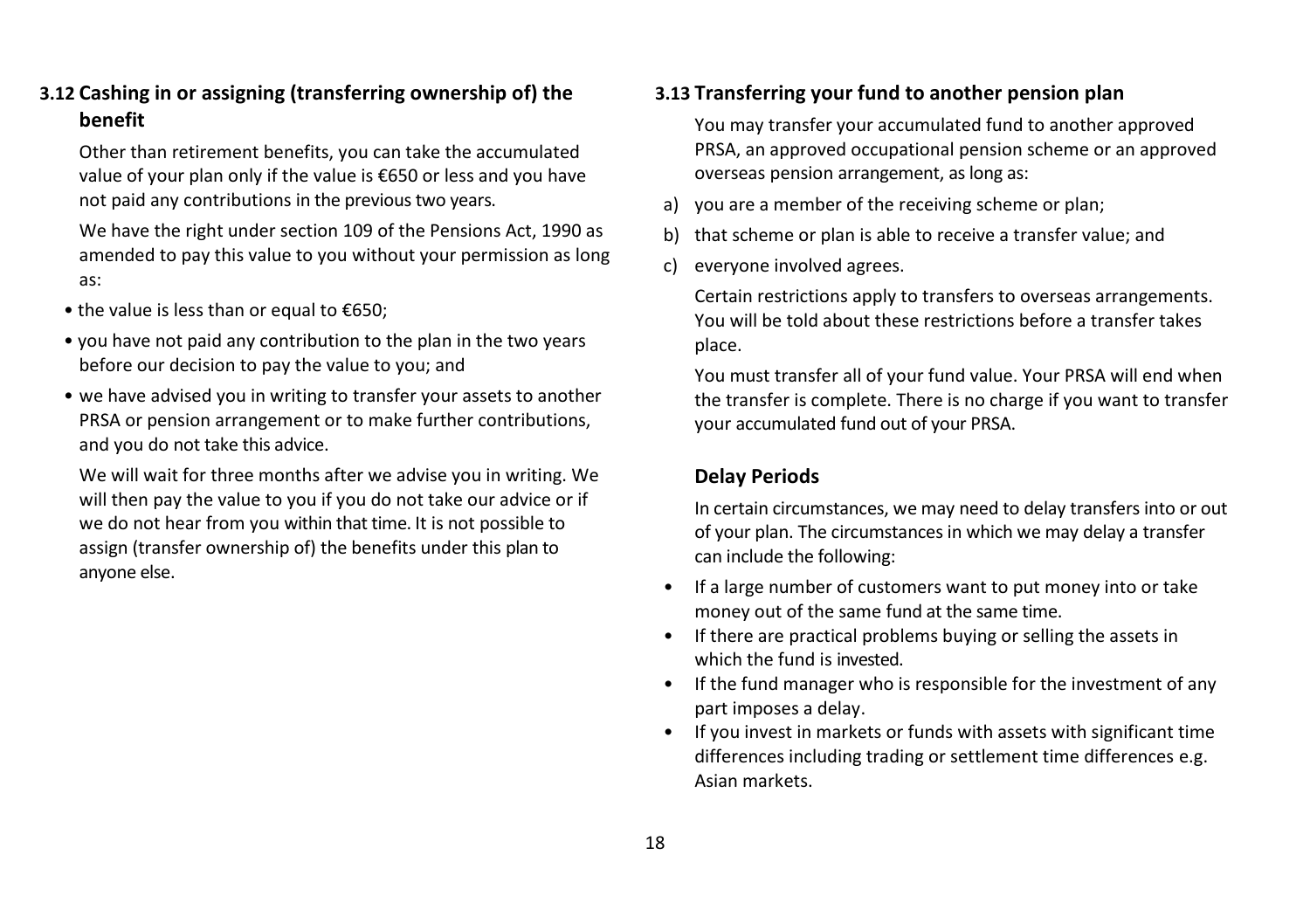<span id="page-20-0"></span>Due to the high cost and time involved in buying and selling properties, a delay of this sort is most likely to happen if the plan is invested in a property fund (or a fund with a high proportion of property assets). The length of any delay will depend on how long it takes us to buy or sell the assets in the fund. A significant delay would be likely to apply in this situation.

Once we have been given notice that a transfer payment is to be made, this decision cannot be changed during any notice period. If a transfer is delayed, we will carry out the transfer based on unit prices at the end of the notice period.

#### **Family law and pensions**

If you are involved in a judicial separation or divorce or dissolution of a civil partnership or ending of a relationship with a qualified cohabitant, a pension adjustment order may be granted by the court. A pension adjustment order issued by the court will override the terms and conditions of this plan. This will direct us to pay all or part of the benefits under this plan when you retire or die, to any person named in the pension adjustment order. There is no option to establish an independent benefit within this plan.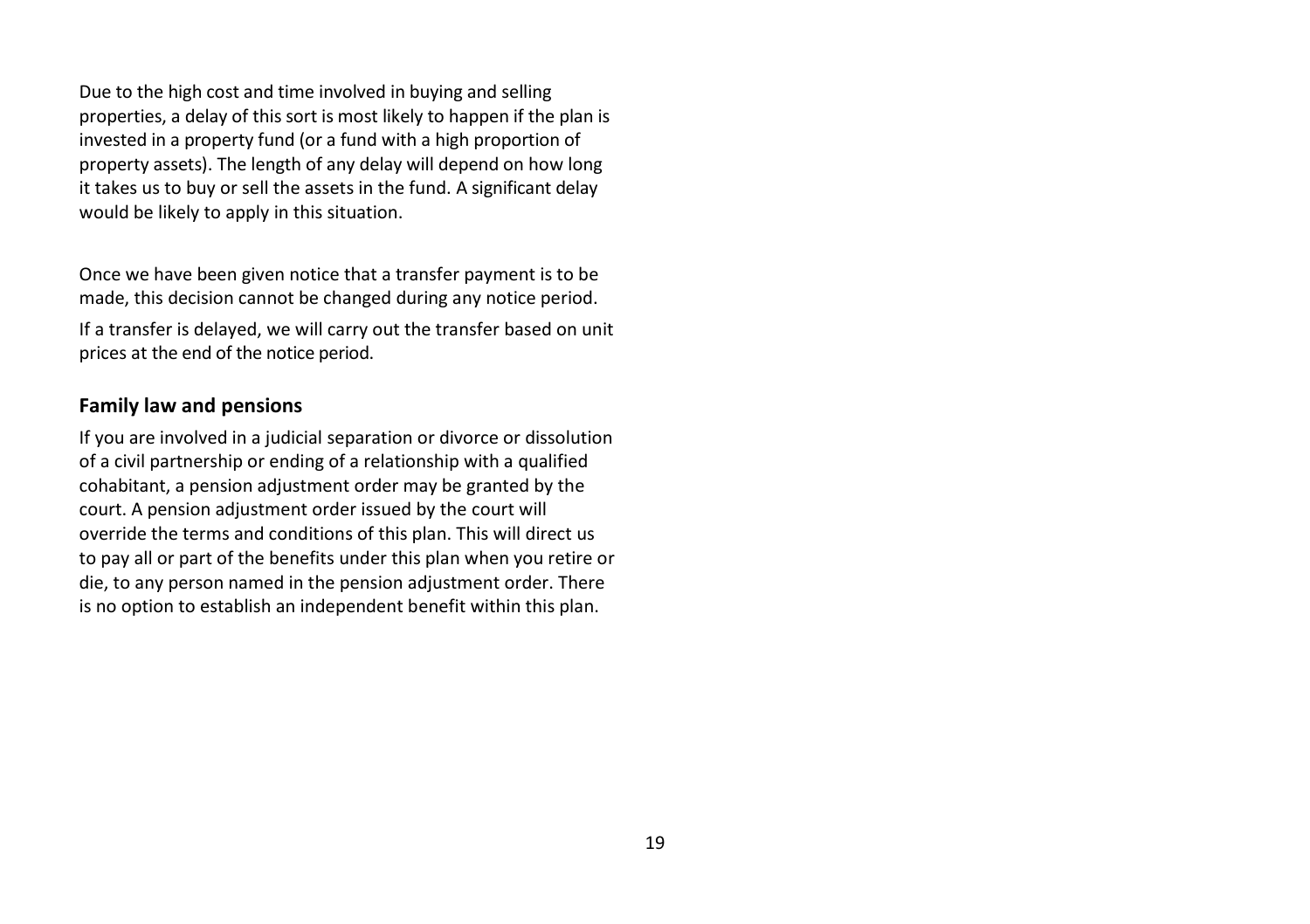## **Funds and unit prices**

### <span id="page-21-0"></span>Section 4

<span id="page-21-1"></span>*This section explains how the investment funds work.* 

#### **4.1 Introduction**

This plan is unit-linked. Unit-linking is simply a way of working out the value of your plan on any date. You do not own the units. The plan will be linked to units in one or more of the funds in the panel of funds as explained in section 1. The maximum number of funds you can currently invest in is 10.

#### **4.2 Working out unit prices**

We work out the unit prices in all of the funds by using the market value of the assets of the fund and taking off the fund charge. Unit prices may go down as well as up.

When there are more customers moving out of a fund than making new investments in it or when there are more customers making new investments in a fund than moving out of it, we may reduce the value of the units in the fund to reflect a percentage of the costs associated with buying and selling the assets of the fund. The reduction in the value of the affected assets will be different for each fund and is likely to be most significant for the proportion of any fund invested in property. The reduction for any part of the fund invested with external fund managers may happen at a different time to the reduction for the rest of the fund.

Details of how we work out fund prices are in our Fund Operating Procedures governing the funds. These are available online at www.irishlife.ie or from the Irish Life Head Office

### **Securities Lending**

If you have chosen to invest in a fund that invests in equities or bonds, the equities or bonds within that fund may be used for the purpose of securities lending in order to earn an additional return for the fund. While securities lending increases the level of risk within a fund it provides an opportunity to increase the investment return. Where a fund manager engages in securities lending, they may keep some or all of the revenue from this activity for themselves.

Funds which are managed by Irish Life Investment Managers may include securities lending on equities and bonds as part of its investment strategy. The aim of securities lending is to earn an additional return for the fund(s). Securities lending involves the lending of some assets of the fund to selected financial institutions. Whilst the objective is to enhance returns to the fund, in certain circumstances the fund could suffer a loss if the financial institution(s) encountered financial difficulties.

### **Counterparty Risk**

We are not liable for any loss incurred by any of the investments in the funds available under this plan. It is important to note that the value of investments with any fund manager may be affected if any of the institutions with whom money is placed suffers insolvency or any other financial difficulties. The value of your units will reflect the value of the assets recovered from that manager. Irish Life will not use any of our assets to make up any shortfall.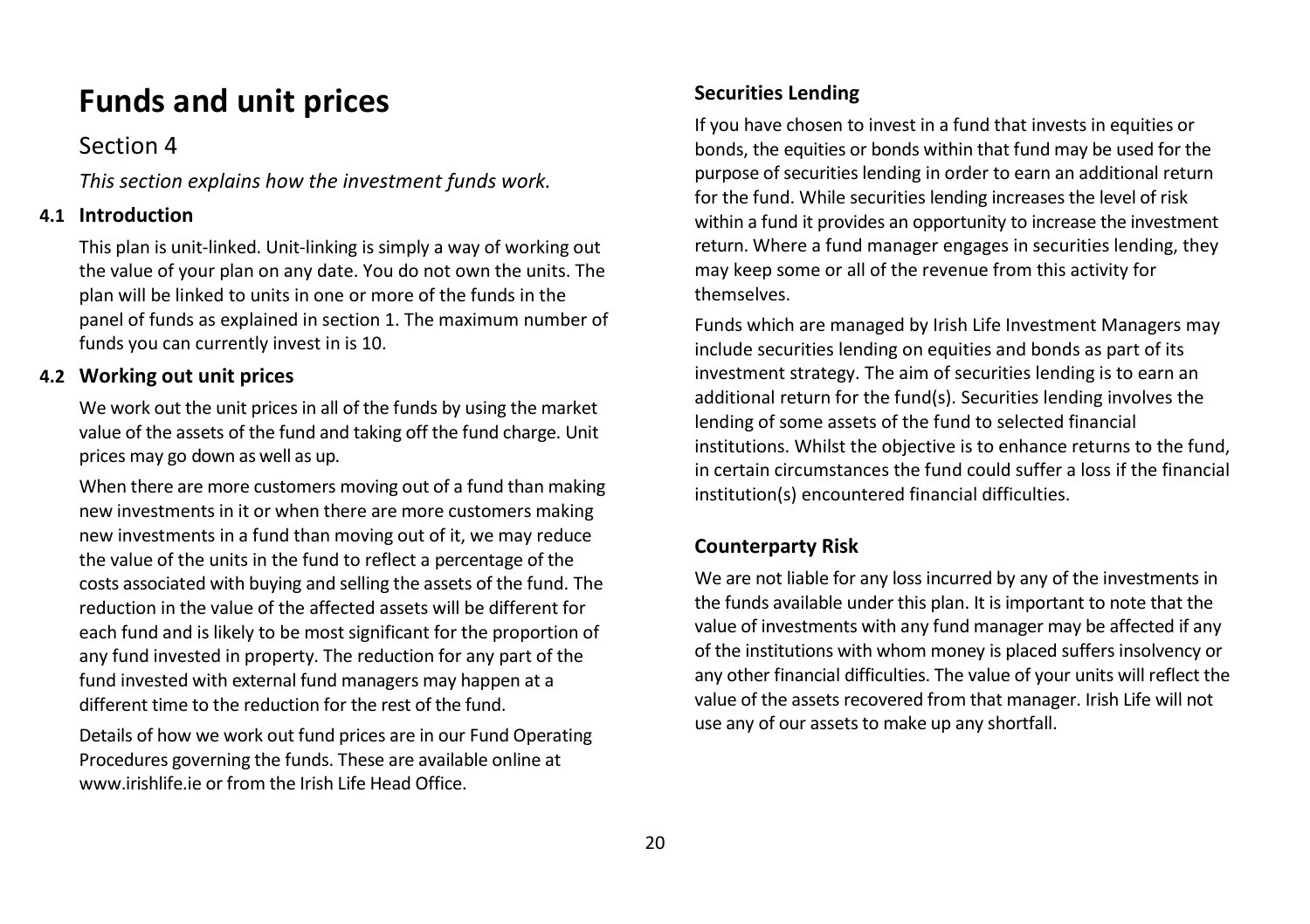#### **4.3 Fund charges**

#### **Regular contributions, one off contributions and transfers for AIB Invest PRSA.**

We have summarised our current fund charges for each fund in the table below:

| <b>Panel of funds</b>                                 | <b>Fund charge</b> |
|-------------------------------------------------------|--------------------|
| <b>Consensus Fund Series H</b>                        | 1%                 |
| <b>Consensus Cautious Fund Series W</b>               | 1%                 |
| <b>Consensus Equity Fund Series W</b>                 | 1%                 |
| <b>Global Cash Fund Series E</b>                      | 1%                 |
| <b>Indexed Euro Corporate Bond Series I</b>           | 1%                 |
| Indexed European Equity Fund Series W                 | 1%                 |
| <b>Indexed European Property Shares Fund Series E</b> | 1%                 |
| Indexed Irish Equity Fund Series W                    | 1%                 |
| Indexed Japanese Equity Fund Series H                 | 1%                 |
| Indexed North American Equity Fund Series W           | 1%                 |
| Indexed Pacific Equity Fund Series W                  | 1%                 |
| Indexed UK Equity Fund Series W                       | 1%                 |
| Pension Portfolio 2 Series W                          | 1%                 |
| Pension Portfolio 3 Series W                          | 1%                 |
| Pension Portfolio 4 Series W                          | 1%                 |
| Pension Portfolio 5 Series W                          | 1%                 |
| Pension Portfolio 6 Series W                          | 1%                 |
| <b>Pension Protection Fund Series H</b>               | 1%                 |
| Managed Portfolio Fund 1 (Foundation) Series E        | 1%                 |

| Managed Portfolio Fund 2 (Base) Series E         | 1% |
|--------------------------------------------------|----|
| Managed Portfolio Fund 3 (Core) Series E         | 1% |
| Managed Portfolio Fund 4 (Intermediate) Series E | 1% |
| Managed Portfolio Fund 5 (Dynamic) Series E      | 1% |
| Managed Portfolio Fund 6 (Aggressive) Series E   | 1% |
| <b>Stability Fund Series E</b>                   | 1% |
| <b>Annuity Fund Series E</b>                     | 1% |
| <b>ARF Fund Series E</b>                         | 1% |
|                                                  |    |

#### **4.4 Use of borrowings**

It is possible that some funds use borrowing as part of their investment strategy. Borrowing increases the risk involved in an investment. If the assets fall in value and the fund has borrowed the impact on the value of your fund could be larger than the fall in asset values. Whether this applies is indicated in the description of the funds in the AIB Invest PRSA booklet and Fund Guide. The amount borrowed will vary and you can contact Irish Life to ascertain the current amount borrowed within the fund at any given time. This will help you assess the risk level which increases as borrowing increases.

#### **4.5 Switching between funds**

You may choose to change the funds we place units into for future contributions. You may also choose to switch where the accumulated fund is invested. You need to ask us in writing for us to do this. We do not charge for these options. The unit prices we use for your switch will be determined according to our switching policy in place at the time of the switch. Our current policy is to use unit prices effective on the same working day we receive your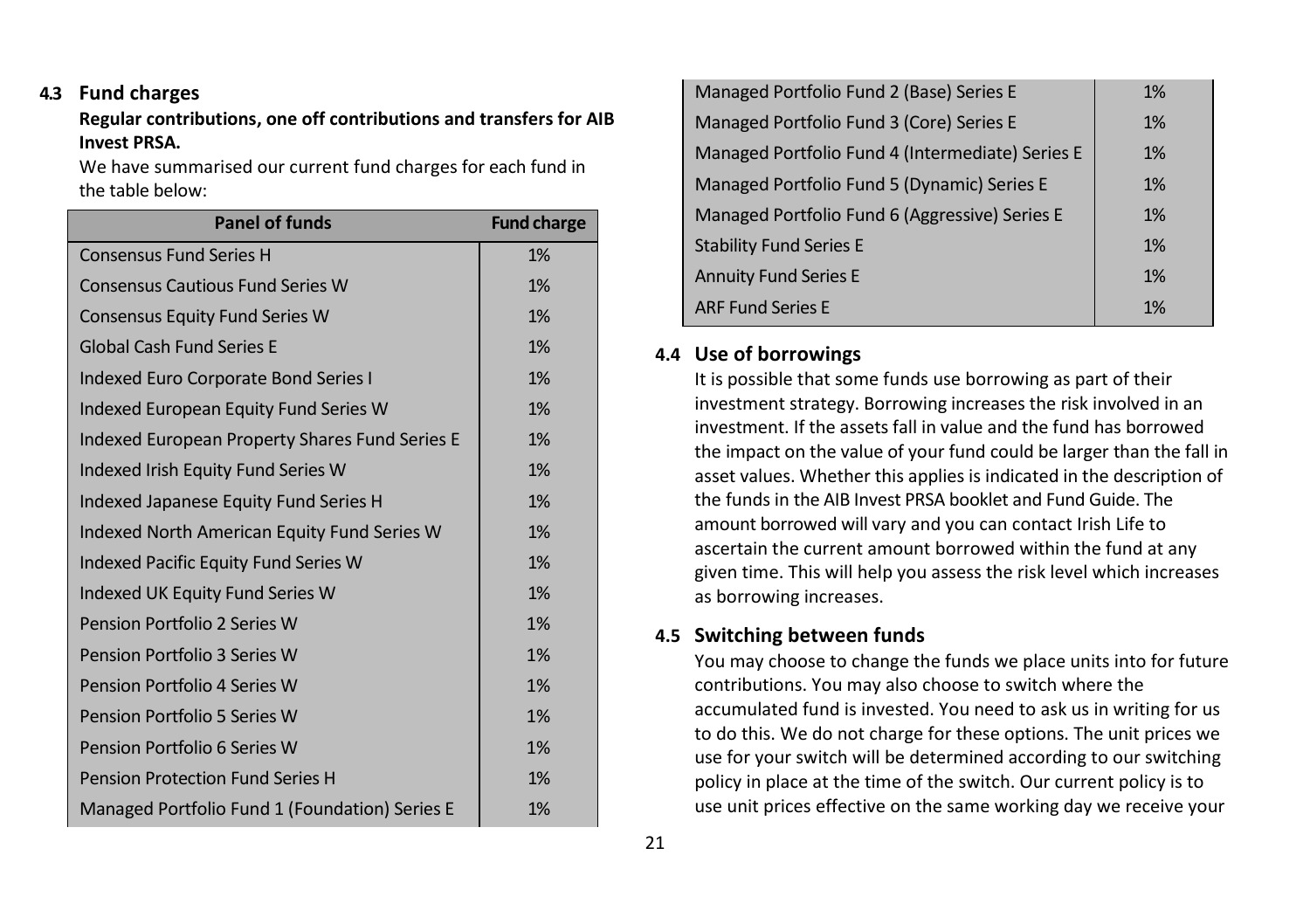written request unless your switch is subject to a delay period (see below). However, we reserve the right to change our switching policy in the future. We advise that you check with Irish Life or your financial adviser as to what our switching policy is at the time you switch.

#### **Notice periods**

In certain circumstances, we may place restrictions on switches between funds. These restrictions may include, but are not limited to:

- Requiring a minimum period of time between switches;
- Limiting the amount that may be switched between funds at any one time;
- Not accepting switch requests from an agent acting for or on behalf of more than one policyholder.

We may also need to delay switches between funds. The circumstances in which we may delay a switch can include the following:

- If a large number of customers want to put money into or take money out of the same fund at the same time.
- If there are practical problems buying or selling the assets in which the fund is invested.
- If the fund manager who is responsible for any part of the fund imposes a delay.
- If you invest in markets or funds with assets with significant time differences including trading or settlement time differences e.g. Asian markets

Due to the high cost and time involved in buying and selling properties, a delay of this sort is most likely to happen if the plan is invested in a property fund (or a fund with a high proportion of property assets). The length of any delay will depend on how long it takes us to buy or sell the assets in the fund. A significant delay would be likely to apply in this situation.

Once we have been given notice that a switch is to be made between funds this decision cannot be changed during any notice period.

Delayed switches will be based on the value of units at the end of the period when the switch actually takes place.

#### **4.6 Automatic switching between funds**

We offer a choice of two Default Investment Strategies which have pre-determined funds selected for the term of your contract. We also offer two Lifestyle Options which allow you to choose your own funds for a certain period after which, your fund is automatically switched to pre-determined funds for the remaining term of your contract.

You can only choose to invest in one of the above options at any time and all your contributions will be invested as indicated for that strategy. You can switch out of any of these services at any time. However, if you switch out of the Default Investment Strategy it is not possible to switch back in. There is no charge for any of the switches made within the Default Investment Strategy.

Please note that the Lifestyling switching process is automated and will commence once you have selected Lifestyling and are less than 25 years to retirement. This could take up to 5 working days to commence from the start date of your plan. You will be fully invested in your own choice of funds until this switch happens.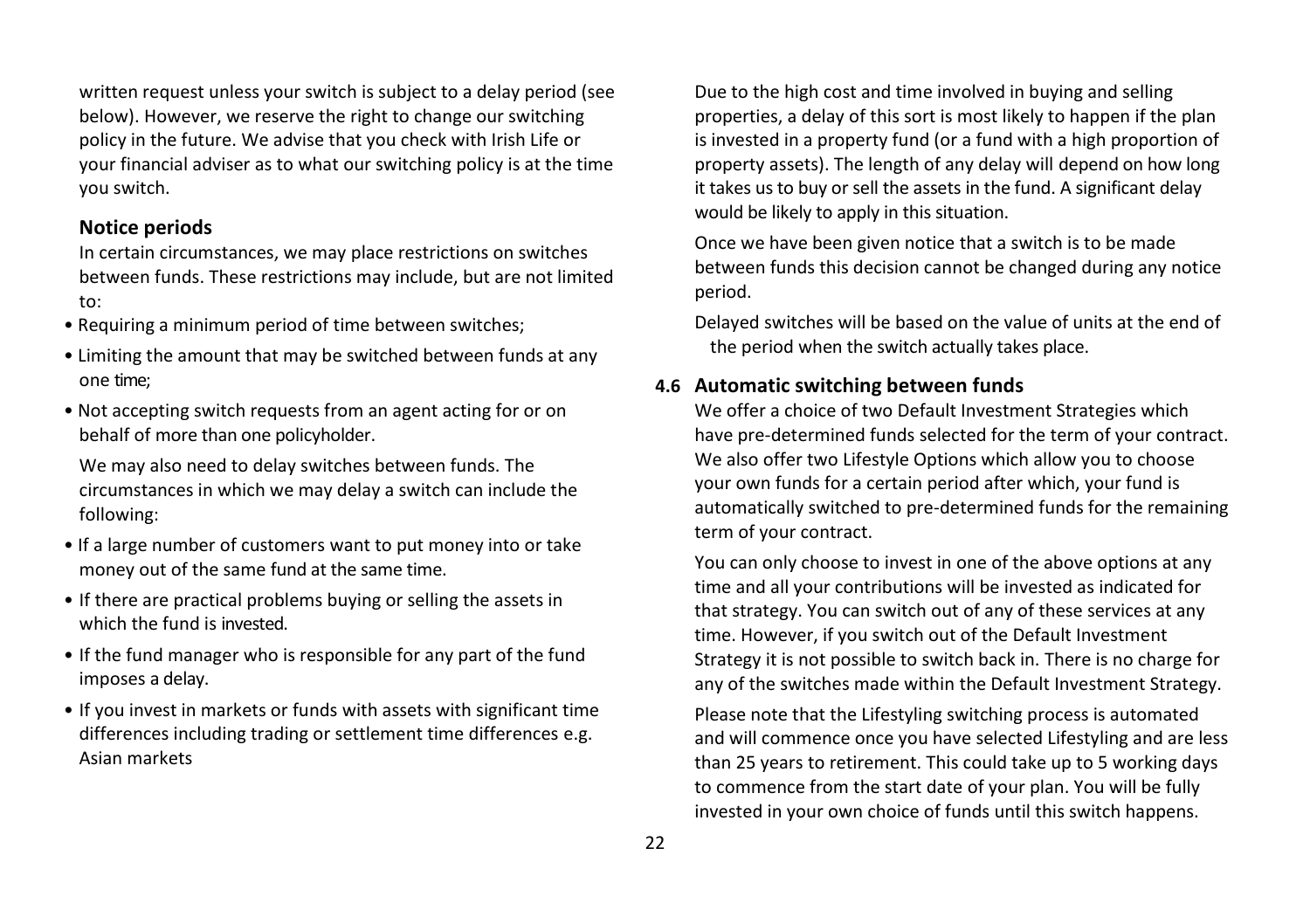#### **Default Investment Strategy (Annuity)**

If you are more than 25 years from your chosen retirement date, your contributions are fully invested in the Managed Portfolio Fund 4 (Intermediate). Then, between 25 years and 6 years before retirement, we will switch 2% of your fund and future contributions into the Stability Fund every year. When you are six years before retirement, 60% of your fund will be invested in the Managed Portfolio Fund 4 (Intermediate) and 40% in the Stability Fund. From that date, we gradually switch the fund and future contributions into the Global Cash Fund and the Annuity Fund until one year before your retirement. For the last year your fund is entirely in the Global Cash Fund (25%) and Annuity Fund (75%).

**Table of investment split between the funds in the Default Investment Strategy (Annuity)** 

| Years to<br>chosen<br>retirement<br>date | Managed<br>Portfolio Fund 4<br>(Intermediate) | Stability<br>Fund | Annuity<br>Fund | Global<br>Cash<br>Fund |
|------------------------------------------|-----------------------------------------------|-------------------|-----------------|------------------------|
| more than<br>25 years                    | 100%                                          | 0%                | 0%              | 0%                     |
| 25                                       | 98%                                           | 2%                | 0%              | 0%                     |
| 24                                       | 96%                                           | 4%                | 0%              | 0%                     |
| 23                                       | 94%                                           | 6%                | 0%              | 0%                     |
| 22                                       | 92%                                           | 8%                | 0%              | 0%                     |
| 21                                       | 90%                                           | 10%               | 0%              | 0%                     |
| 20                                       | 88%                                           | 12%               | 0%              | 0%                     |
| 19                                       | 86%                                           | 14%               | 0%              | 0%                     |

| 18             | 84% | 16% | 0%    | 0%    |
|----------------|-----|-----|-------|-------|
| 17             | 82% | 18% | 0%    | 0%    |
| 16             | 80% | 20% | 0%    | 0%    |
| 15             | 78% | 22% | 0%    | 0%    |
| 14             | 76% | 24% | 0%    | 0%    |
| 13             | 74% | 26% | 0%    | 0%    |
| 12             | 72% | 28% | 0%    | 0%    |
| 11             | 70% | 30% | 0%    | 0%    |
| 10             | 68% | 32% | 0%    | 0%    |
| 9              | 66% | 34% | 0%    | 0%    |
| 8              | 64% | 36% | 0%    | 0%    |
| $\overline{7}$ | 62% | 38% | 0%    | 0%    |
| 6              | 60% | 40% | 0%    | 0%    |
| 5.5            | 54% | 36% | 7.5%  | 2.5%  |
| 5              | 48% | 32% | 15%   | 5%    |
| 4.5            | 42% | 28% | 22.5% | 7.5%  |
| 4              | 36% | 24% | 30%   | 10%   |
| 3.5            | 30% | 20% | 37.5% | 12.5% |
| 3              | 24% | 16% | 45%   | 15%   |
| 2.5            | 18% | 12% | 52.5% | 17.5% |
| $\overline{2}$ | 12% | 8%  | 60%   | 20%   |
| 1.5            | 6%  | 4%  | 67.5% | 22.5% |
| $\mathbf{1}$   | 0%  | 0%  | 75%   | 25%   |
| 0              | 0%  | 0%  | 75%   | 25%   |
|                |     |     |       |       |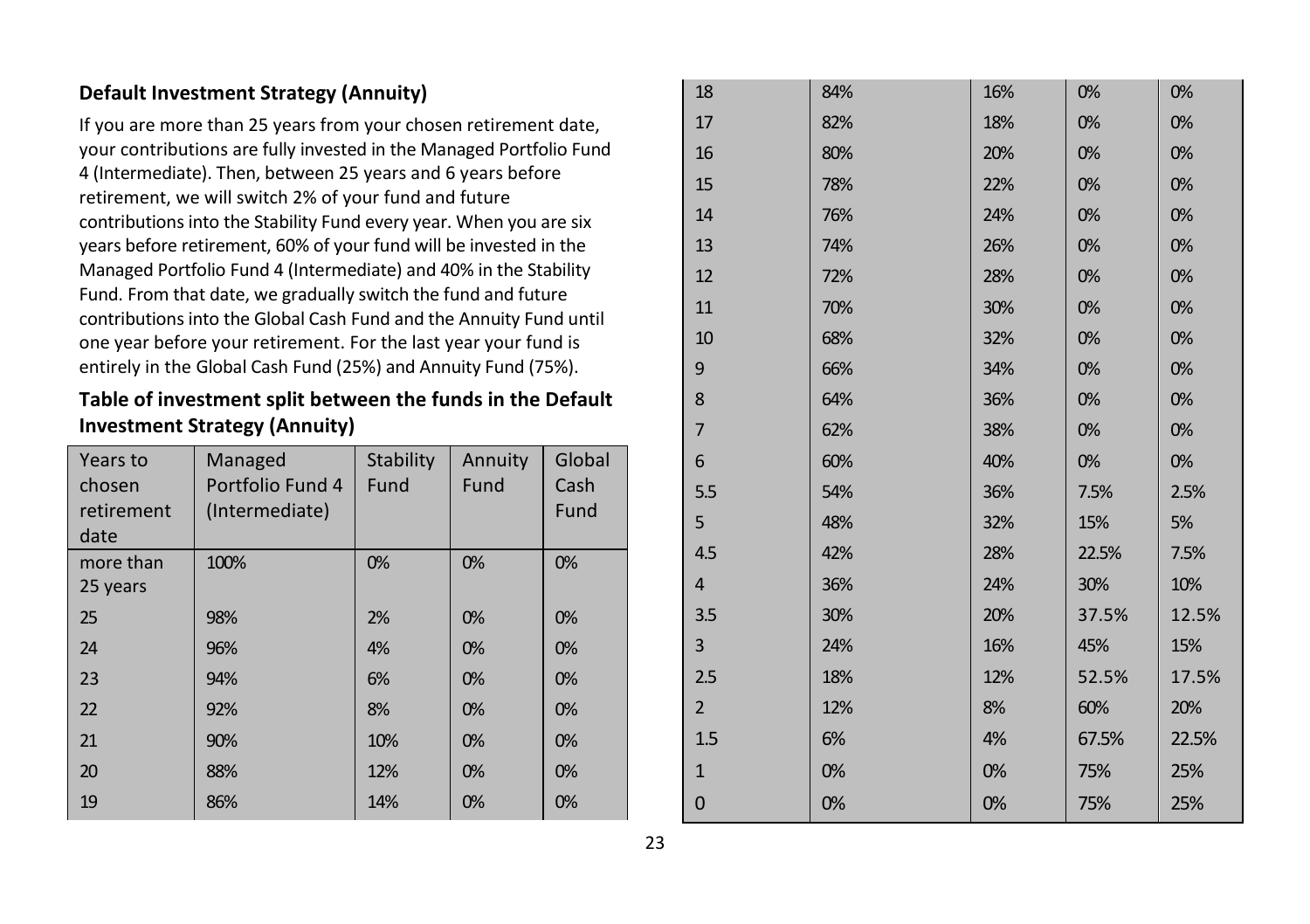This strategy is intended to meet the needs of a typical contributor who is planning to invest in an annuity at retirement and invests through pooled unit-linked funds, the underlying assets of which will provide for diversification, liquidity, transparency of charges and frequent valuation and pricing. We will review this strategy at least every five years.

**If you do not indicate any fund choice at the application stage, you will automatically be invested in the Default Investment Strategy (Annuity).** 

#### **Default Investment Strategy (ARF)**

If you are more than 25 years from your chosen retirement date, your contributions are fully invested in the Managed Portfolio Fund 4 (Intermediate). Then, between 25 years and 6 years before retirement, we will switch 2% of your fund and future contributions into the Stability Fund every year. When you are six years before retirement, 60% of your fund will be invested in the Managed Portfolio Fund 4 (Intermediate) and 40% in the Stability Fund. From that date, we gradually switch the fund and future contributions into the Global Cash Fund and the ARF Fund until one year before your retirement. For the last year your fund is entirely in the Global Cash Fund (25%) and ARF Fund (75%).

| Years to   | Managed        | Stability | <b>ARF</b> | Global |
|------------|----------------|-----------|------------|--------|
| chosen     | Portfolio Fund | Fund      | Fund       | Cash   |
| retirement |                |           |            | Fund   |
| date       | (Intermediate) |           |            |        |
| more than  | 100%           | 0%        | 0%         | 0%     |
| 25 years   |                |           |            |        |
| 25         | 98%            | 2%        | 0%         | 0%     |
| 24         | 96%            | 4%        | 0%         | 0%     |
| 23         | 94%            | 6%        | 0%         | 0%     |
| 22         | 92%            | 8%        | 0%         | 0%     |
| 21         | 90%            | 10%       | 0%         | 0%     |
| 20         | 88%            | 12%       | 0%         | 0%     |

#### **Table of investment split between the funds in the Default Investment Strategy (ARF)**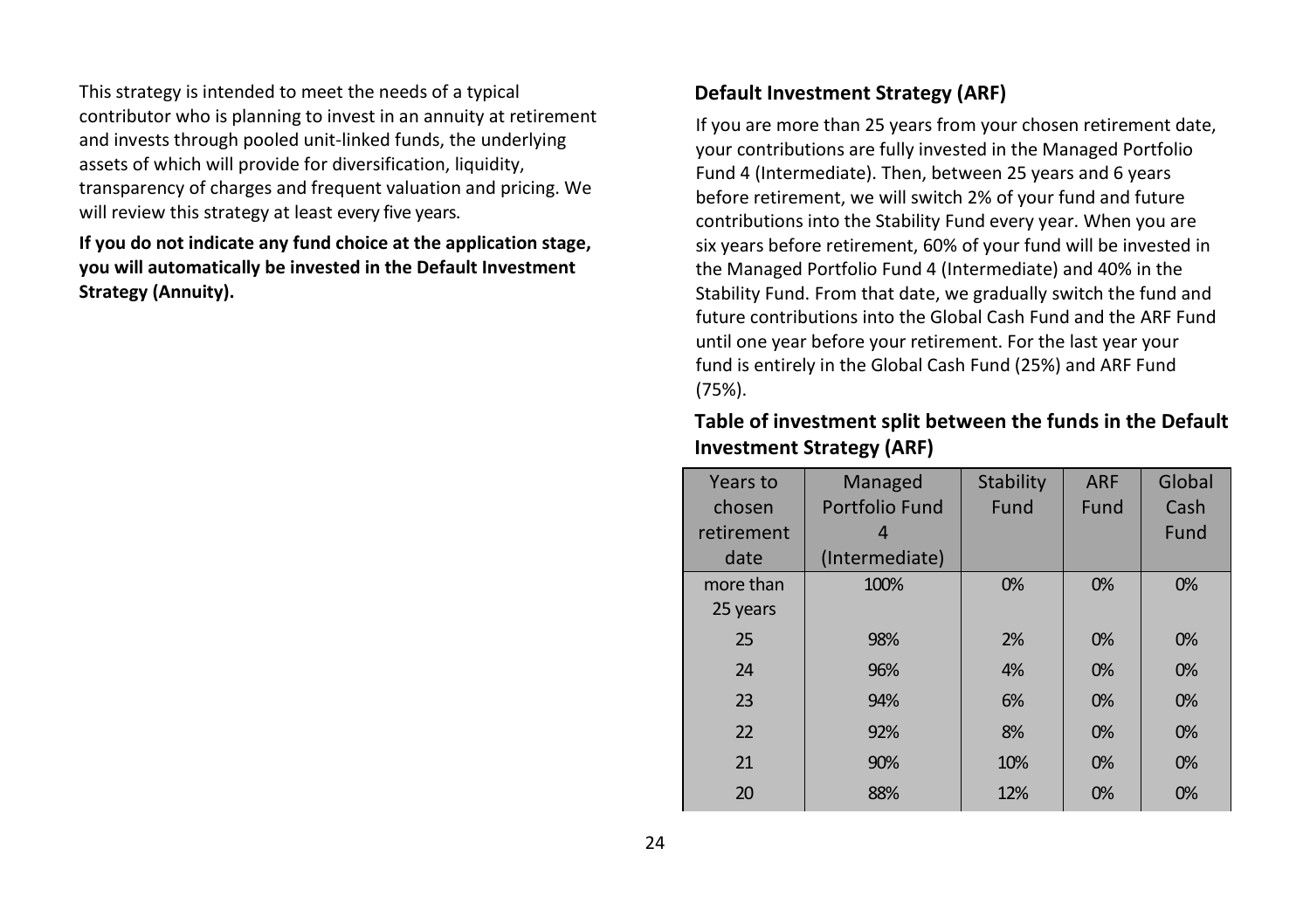| 19             | 86% | 14% | 0%    | 0%    |
|----------------|-----|-----|-------|-------|
| 18             | 84% | 16% | 0%    | 0%    |
| 17             | 82% | 18% | 0%    | 0%    |
| 16             | 80% | 20% | 0%    | 0%    |
| 15             | 78% | 22% | 0%    | 0%    |
| 14             | 76% | 24% | 0%    | 0%    |
| 13             | 74% | 26% | 0%    | 0%    |
| 12             | 72% | 28% | 0%    | 0%    |
| 11             | 70% | 30% | 0%    | 0%    |
| 10             | 68% | 32% | 0%    | 0%    |
| 9              | 66% | 34% | 0%    | 0%    |
| 8              | 64% | 36% | 0%    | 0%    |
| $\overline{7}$ | 62% | 38% | 0%    | 0%    |
| 6              | 60% | 40% | 0%    | 0%    |
| 5.5            | 54% | 36% | 7.5%  | 2.5%  |
| 5              | 48% | 32% | 15%   | 5%    |
| 4.5            | 42% | 28% | 22.5% | 7.5%  |
| 4              | 36% | 24% | 30%   | 10%   |
| 3.5            | 30% | 20% | 37.5% | 12.5% |
| 3              | 24% | 16% | 45%   | 15%   |
| 2.5            | 18% | 12% | 52.5% | 17.5% |
| $\overline{2}$ | 12% | 8%  | 60%   | 20%   |
| 1.5            | 6%  | 4%  | 67.5% | 22.5% |
| $\mathbf{1}$   | 0%  | 0%  | 75%   | 25%   |

|  | 0% | 0% | $\vert$ 75% $\vert$ | 25% |
|--|----|----|---------------------|-----|
|--|----|----|---------------------|-----|

This strategy is intended to meet the needs of a typical contributor who is planning to invest in an ARF or vested PRSA at retirement and invests through pooled unit-linked funds, the underlying assets of which will provide for diversification, liquidity, transparency of charges and frequent valuation and pricing. We will review this strategy at least every five years.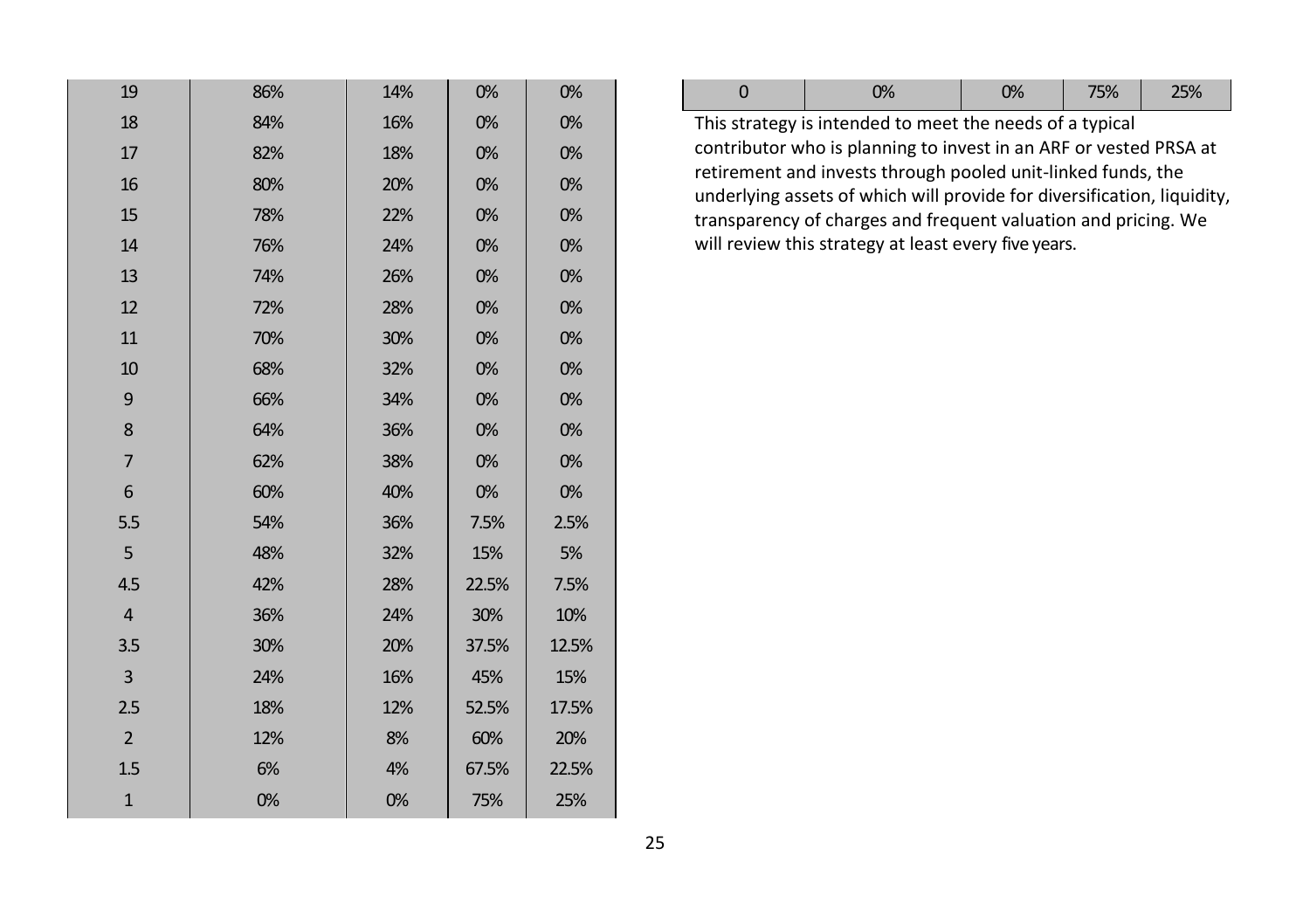#### **Annuity Lifestyle Option**

If you are more than 25 years from your chosen retirement date, your contributions are fully invested in the fund(s) or Portfolio Funds of your choice. Then, between 25 years to 6 years before retirement we will switch 2% of your fund into the Stability Fund every year. When you are six years before retirement, 60% of your fund will be invested in your chosen funds and 40% in the Stability Fund. From that date, we gradually switch the fund and future contributions into the Global Cash Fund and the Annuity Fund until one year before your retirement. For the last year your fund is entirely in the Global Cash Fund (25%) and Annuity Fund (75%).

#### **Table of investment split between the funds in the Annuity Lifestyle Option:**

| Years to chosen<br>retirement date | Your<br>choice<br>of fund<br>(s) | Stability<br>Fund | Annuity<br>Fund | Global<br>Cash<br>Fund |
|------------------------------------|----------------------------------|-------------------|-----------------|------------------------|
| more than 25 years                 | 100%                             | 0%                | 0%              | 0%                     |
| 25                                 | 98%                              | 2%                | 0%              | 0%                     |
| 24                                 | 96%                              | 4%                | 0%              | 0%                     |
| 23                                 | 94%                              | 6%                | 0%              | 0%                     |
| 22                                 | 92%                              | 8%                | 0%              | 0%                     |
| 21                                 | 90%                              | 10%               | 0%              | 0%                     |
| 20                                 | 88%                              | 12%               | 0%              | 0%                     |
| 19                                 | 86%                              | 14%               | 0%              | 0%                     |
| 18                                 | 84%                              | 16%               | 0%              | 0%                     |

| 17             | 82% | 18% | 0%    | 0%    |
|----------------|-----|-----|-------|-------|
| 16             | 80% | 20% | 0%    | 0%    |
| 15             | 78% | 22% | 0%    | 0%    |
| 14             | 76% | 24% | 0%    | 0%    |
| 13             | 74% | 26% | 0%    | 0%    |
| 12             | 72% | 28% | 0%    | 0%    |
| 11             | 70% | 30% | 0%    | 0%    |
| 10             | 68% | 32% | 0%    | 0%    |
| 9              | 66% | 34% | 0%    | 0%    |
| 8              | 64% | 36% | 0%    | 0%    |
| 7              | 62% | 38% | 0%    | 0%    |
| 6              | 60% | 40% | 0%    | 0%    |
| 5.5            | 54% | 36% | 7.5%  | 2.5%  |
| 5              | 48% | 32% | 15%   | 5%    |
| 4.5            | 42% | 28% | 22.5% | 7.5%  |
| $\overline{4}$ | 36% | 24% | 30%   | 10%   |
| 3.5            | 30% | 20% | 37.5% | 12.5% |
| 3              | 24% | 16% | 45%   | 15%   |
| 2.5            | 18% | 12% | 52.5% | 17.5% |
| $\overline{2}$ | 12% | 8%  | 60%   | 20%   |
| 1.5            | 6%  | 4%  | 67.5% | 22.5% |
| $\mathbf{1}$   | 0%  | 0%  | 75%   | 25%   |
| $\mathbf 0$    | 0%  | 0%  | 75%   | 25%   |
|                |     |     |       |       |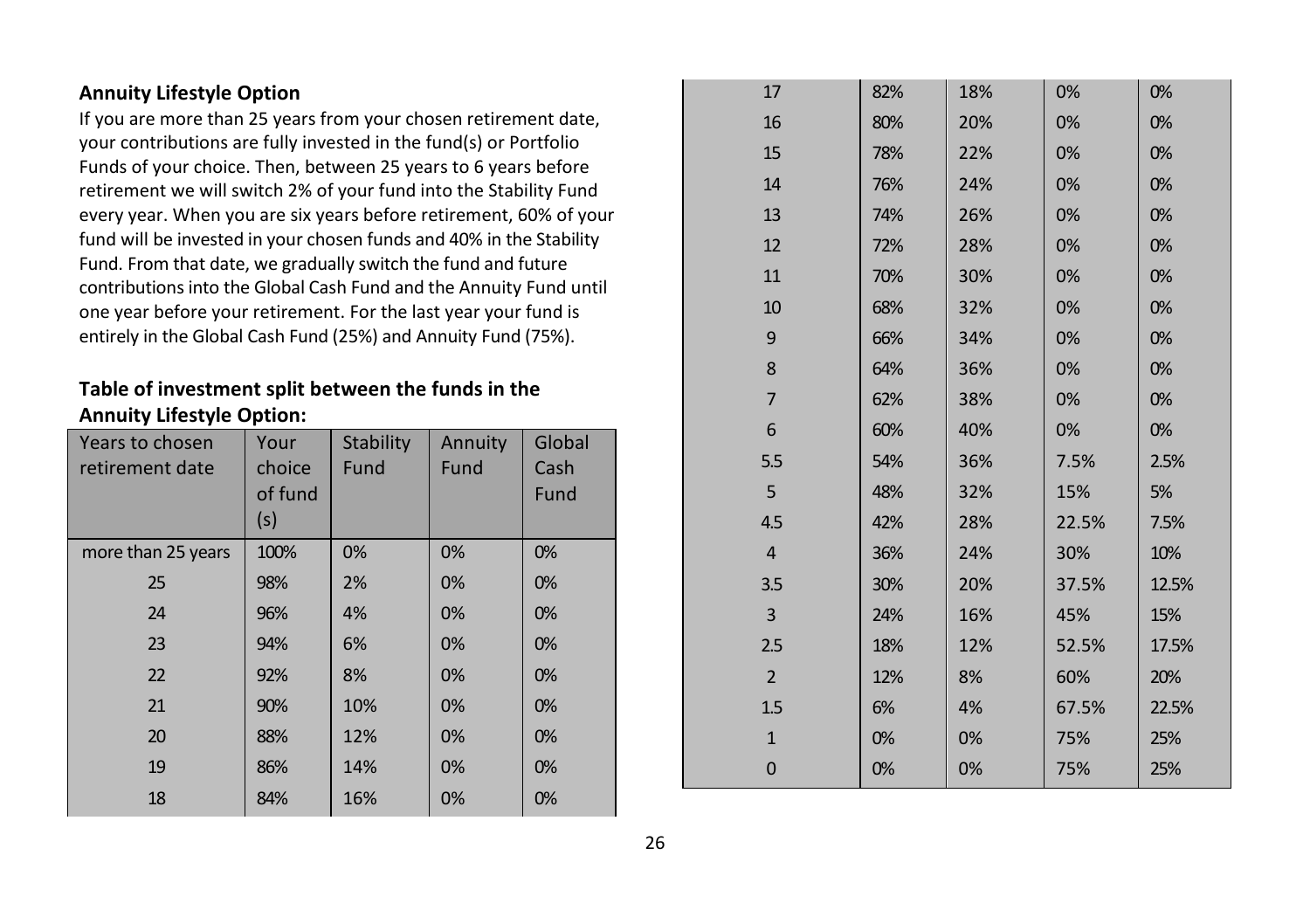#### **ARF Lifestyle Option**

If you are more than 25 years from your chosen retirement date, your contributions are fully invested in the fund(s) or Portfolio Funds of your choice. Then, between 25 years to 6 years before retirement we will switch 2% of your fund into the Stability Fund every year. When you are six years before retirement, 60% of your fund will be invested in your chosen funds and 40% in the Stability Fund. From that date, we gradually switch the fund and future contributions into the Global Cash Fund and the ARF Fund until one year before your retirement. For the last year your fund is entirely in the Global Cash Fund (25%) and ARF Fund (75%).

**Table of investment split between the funds in the ARF Lifestyle Option:** 

| Years to chosen | Your      | Stability | <b>ARF</b> | Global |
|-----------------|-----------|-----------|------------|--------|
| retirement date | choice of | Fund      | Fund       | Cash   |
|                 | fund(s)   |           |            | Fund   |
| more than 25    | 100%      | 0%        | 0%         | 0%     |
| years           |           |           |            |        |
| 25              | 98%       | 2%        | 0%         | 0%     |
| 24              | 96%       | 4%        | 0%         | 0%     |
| 23              | 94%       | 6%        | 0%         | 0%     |
| 22              | 92%       | 8%        | 0%         | 0%     |
| 21              | 90%       | 10%       | 0%         | 0%     |
| 20              | 88%       | 12%       | 0%         | 0%     |
| 19              | 86%       | 14%       | 0%         | 0%     |
| 18              | 84%       | 16%       | 0%         | 0%     |

| 17             | 82% | 18% | 0%    | 0%    |
|----------------|-----|-----|-------|-------|
| 16             | 80% | 20% | 0%    | 0%    |
| 15             | 78% | 22% | 0%    | 0%    |
| 14             | 76% | 24% | 0%    | 0%    |
| 13             | 74% | 26% | 0%    | 0%    |
| 12             | 72% | 28% | 0%    | 0%    |
| 11             | 70% | 30% | 0%    | 0%    |
| 10             | 68% | 32% | 0%    | 0%    |
| 9              | 66% | 34% | 0%    | 0%    |
| 8              | 64% | 36% | 0%    | 0%    |
| $\overline{7}$ | 62% | 38% | 0%    | 0%    |
| 6              | 60% | 40% | 0%    | 0%    |
| 5.5            | 54% | 36% | 7.5%  | 2.5%  |
| 5              | 48% | 32% | 15%   | 5%    |
| 4.5            | 42% | 28% | 22.5% | 7.5%  |
| $\overline{4}$ | 36% | 24% | 30%   | 10%   |
| 3.5            | 30% | 20% | 37.5% | 12.5% |
| $\overline{3}$ | 24% | 16% | 45%   | 15%   |
| 2.5            | 18% | 12% | 52.5% | 17.5% |
| $\overline{2}$ | 12% | 8%  | 60%   | 20%   |
| 1.5            | 6%  | 4%  | 67.5% | 22.5% |
| $\mathbf{1}$   | 0%  | 0%  | 75%   | 25%   |
| $\mathbf 0$    | 0%  | 0%  | 75%   | 25%   |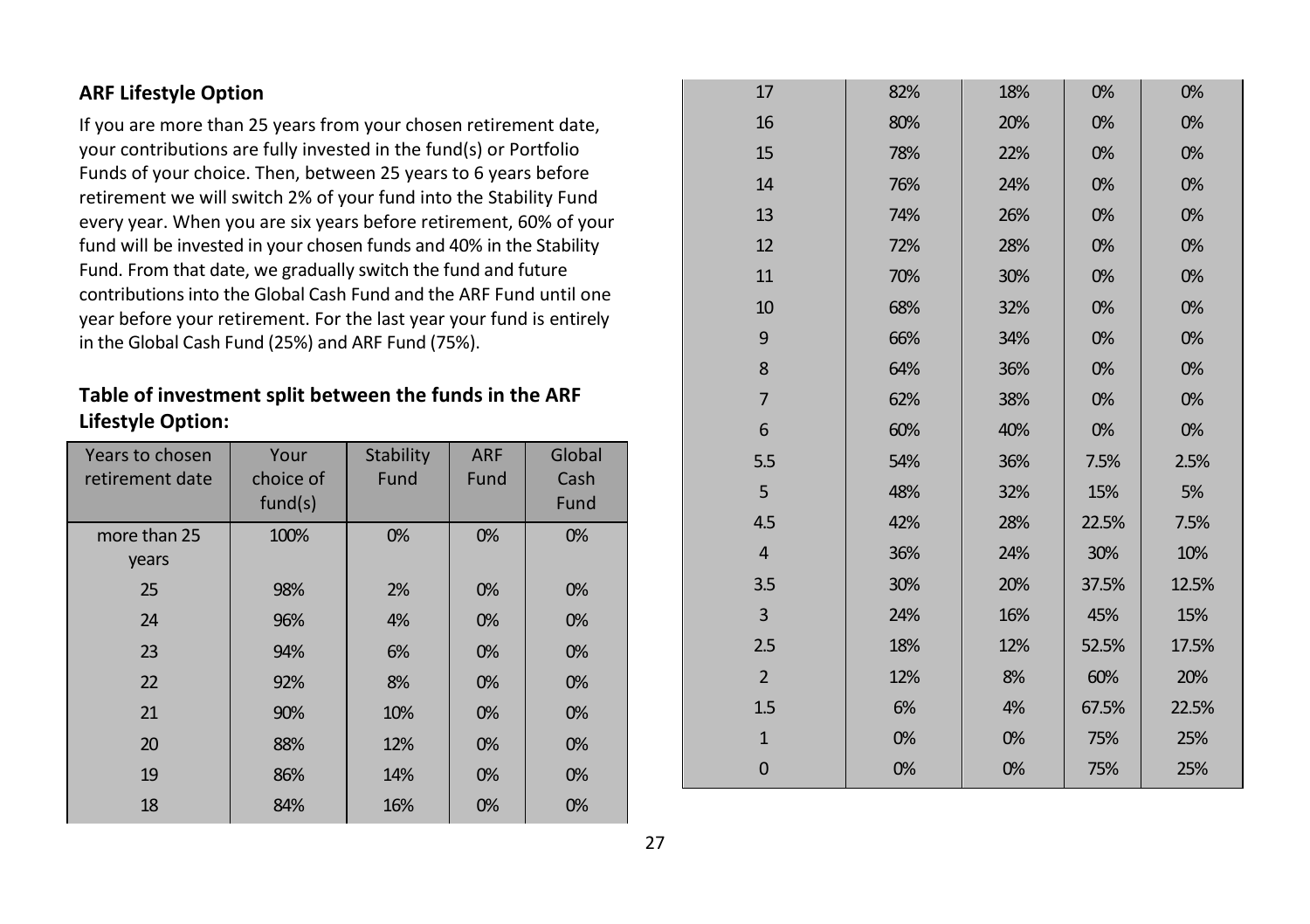#### <span id="page-29-0"></span>**Alternative Investment Strategy**

You do not have to choose either of our Default Investment Strategies or Lifestyle Options. Other funds (i.e. an alternative investment strategy) can be chosen from the outset or at a later date. You will be responsible for selection of the entire fund mix from the panel of funds (up to a maximum of 10 funds). If you want to vary the fund choice, you can switch some or all of your money from one fund to another at any time by writing to us to request a switch. In certain circumstances, there may be a delay in switching. See section 4.5.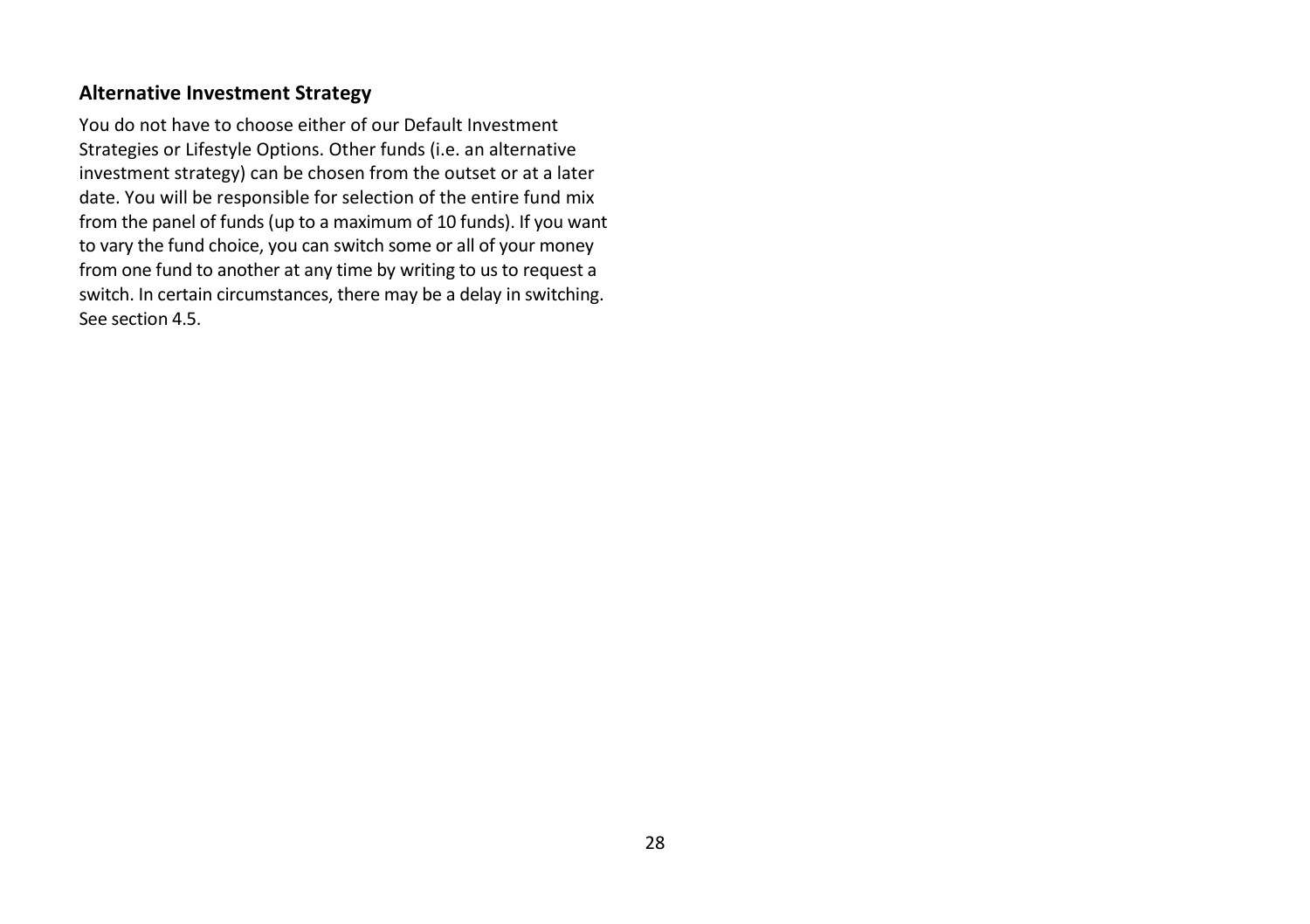## **Charges**

## <span id="page-30-0"></span>Section 5

<span id="page-30-1"></span>*This section deals with the amount of the contributions that we will place in the funds on your behalf and the charges you will have to pay.* 

You must read this section and your plan schedule together.

#### **5.1 Entry charge**

The investment factor applying to your regular or single contribution(s) is shown on your plan schedule. If this investment factor is less than 100%, the difference is a charge. Units are purchased in the fund(s) of your choice based on the amount of your contribution after the investment factor has been applied.

We will reduce the entry charge on regular contributions paid, from year 6 onwards, into the AIB Invest PRSA plan.

There are no entry charges applying to transfers into this plan from approved pension schemes. An investment factor of 100% will apply to such transfers.

#### **5.2 Entry charge on additional contributions paid in the future**

The investment factor applying to any increase in regular contributions or to additional single contributions in the future may be different to the investment factor shown on your original plan schedule. The investment factor that applies will be shown on the plan schedule you receive at that time.

#### **5.3 Decreasing your regular payment in the future**

If you decrease your regular payment in the future, the investment factor for your regular payment following the decrease may be lower than that on your plan schedule. We advise that you check with Irish Life or your AIB Financial Adviser as to what the investment factor will be for your regular payment before decreasing your payments.

#### **5.4 Maximum regular contribution**

The maximum regular contribution you can pay is €30,000 a year or €60,000 a year if you make contributions monthly. Any additional payments will be treated as single contributions. The investment factor that applies to such single contributions may be different to the investment factor applying to your regular contributions. The investment factor that applies will be shown on the plan schedule you receive at that time you make the payment.

#### **5.5 Yearly Fund charge**

This charge is calculated as a percentage of your fund value. It can be different for each fund that you are investing in. Fund charges for each fund are shown in section 4 of this booklet. The total fund charge is reflected daily in the unit price of each of the different funds you have invested in.

Each month we take a fund charge of one twelfth of the annual fund charge for each of your chosen funds. We take this charge from the unit price evenly over the month.

We reserve the right to change the way the fund charge is deducted in the future. We may decide to cancel units from the unit account every month to reflect some or all of these charges.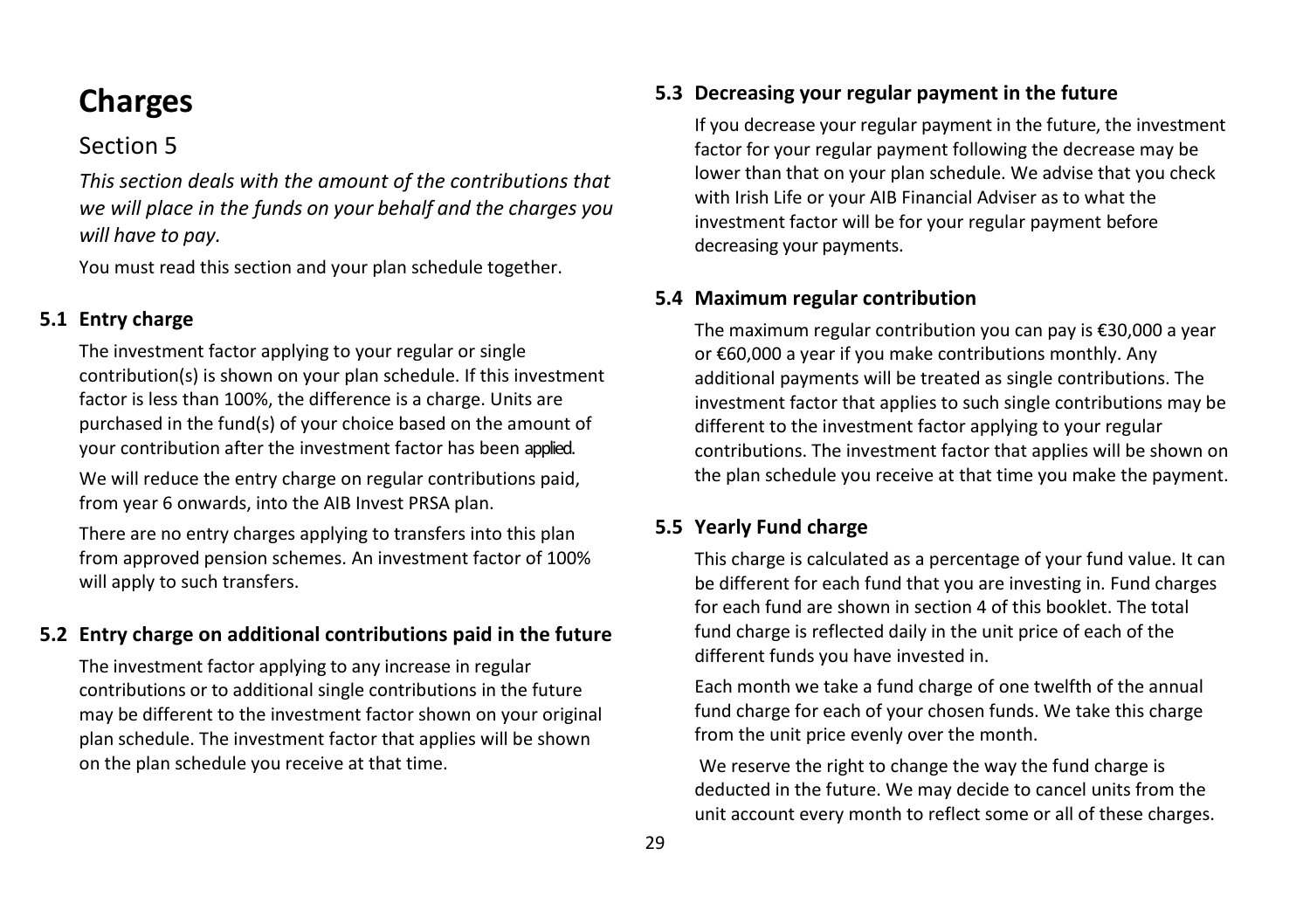### **5.6 Maximum charges allowed**

<span id="page-31-0"></span>The maximum allowed level of charges on a standard PRSA such as this is limited by law to 5% of each contribution **and** 1% a year of the assets in the account.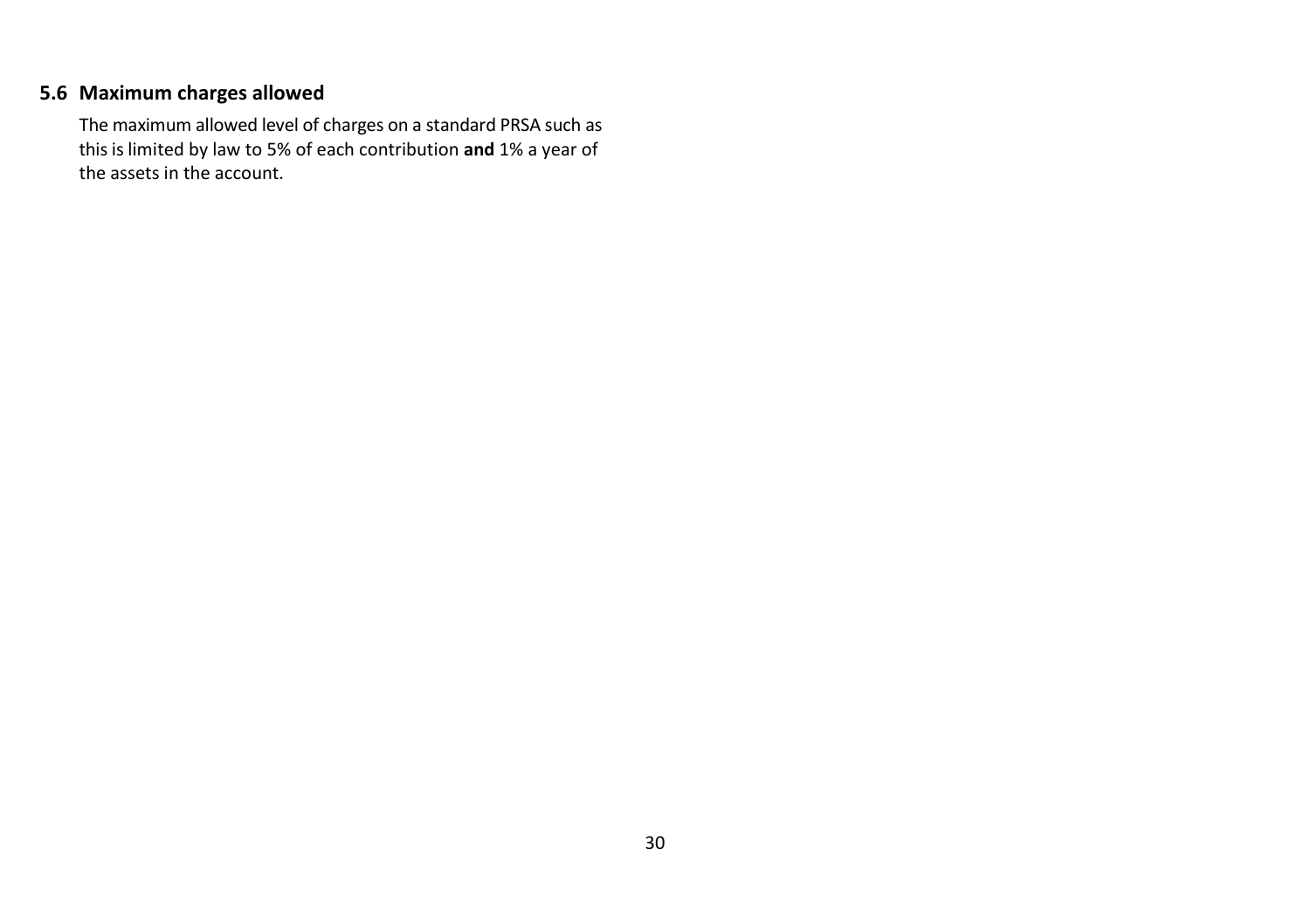## **Death benefit**

## <span id="page-32-0"></span>Section 6

<span id="page-32-1"></span>*This section deals with the procedure for paying out your fund if you die while your PRSA plan is still with us.* 

- **6.1** On the date we are told about your death, we will switch the accumulated fund to the Pensions Claims Cash Fund based on unit prices for that day. There is a yearly fund charge of 0.5% (current as at April 2017) applicable to money invested in this fund. The death benefit we pay will be the value of the accumulated fund based on the unit price of the Pensions Claims Cash Fund on the day we receive all the documents we need described in section 7. Tax may be due on any growth in the accumulated fund between the date of your death and the payment of the death benefit.
- **6.2** If your PRSA is a vested PRSA we will treat any payments after you die as income for the tax year in which you die, and they are taxed under the PAYE system as outlined in section 3.5. We pass the rest, after tax, to your personal representatives. There are a number of exceptions to this rule.

Income tax is not due if:

- the value of your vested PRSA after your death is transferred to an ARF owned by your spouse or registered civil partner, or
- the value of your vested PRSA after your death is transferred for the benefit of any of your children who are under 21 on the day you die.

Income tax will be due at a rate of 30% if the value of your vested PRSA after your death is transferred for the benefit of any of your children who are over 21 on the day you die. As well as income tax, there may also be Capital Acquisitions Tax due on the value of your plan, if your vested PRSA is not paid to your surviving

spouse or registered civil partner or to any of your children over 21 years of age. The beneficiaries are responsible for paying this tax.

- **6.3** If your PRSA is still in force and the last contribution to your PRSA before you die is an AVC, we may have to pay out the benefits in line with your main pension scheme at work and maximum Revenue benefit limits.
- **6.4** As well as any income tax due, Universal Social Charge, PRSI (if applicable) and any other taxes or government levies ("tax") applicable at that time, there may also be Capital Acquisitions Tax due on the value of your plan, if the value of this PRSA is not paid to your surviving spouse or registered civil partner. The beneficiaries are responsible for paying this tax.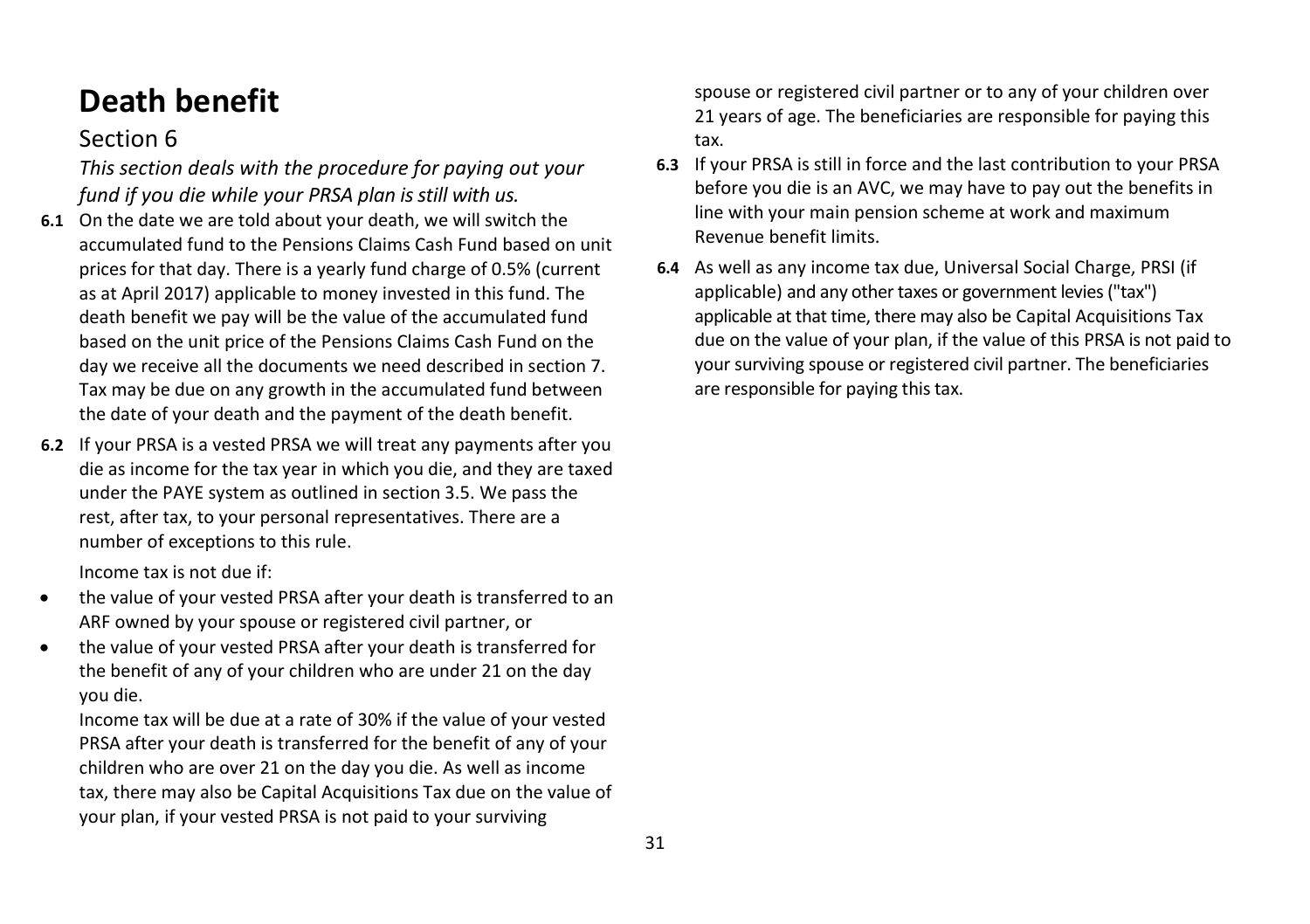## <span id="page-33-3"></span><span id="page-33-0"></span>**Claims**

## <span id="page-33-1"></span>Section 7

<span id="page-33-2"></span>*This section explains how to make a claim under the plan and how we will assess a claim.*

- **7.1** Before we will pay or make available the accumulated fund to provide benefits we must receive the following:
	- A filled-in claim form.

• Proof of entitlement to claim the proceeds of the plan. This would include these terms and conditions and the schedule.

- Also before we will pay benefits on death we must receive proof of a valid death claim (including proof of death in the form of a death certificate and a birth certificate, if we have not seen one before).
- **7.2** To protect your entitlements, we may need other proof that the person claiming is entitled to the proceeds of the plan. This extra proof may include items such as a 'power of attorney' or a 'grant of probate' or 'letters of administration'
- **7.3** If you are an employee and you are retiring between your 50th and 60th birthdays, we will need confirmation from your employer that you are retiring from your job at that time.
- **7.4** If you have paid AVCs, we may have to pay out the benefits in line with the rules of your main pension scheme at work. If this applies, we will check with the trustees that you are taking benefits from that scheme at the same time. We must also check that overall benefits would not go over Revenue limits. We will always pay benefits in line with the law and Revenue guidance.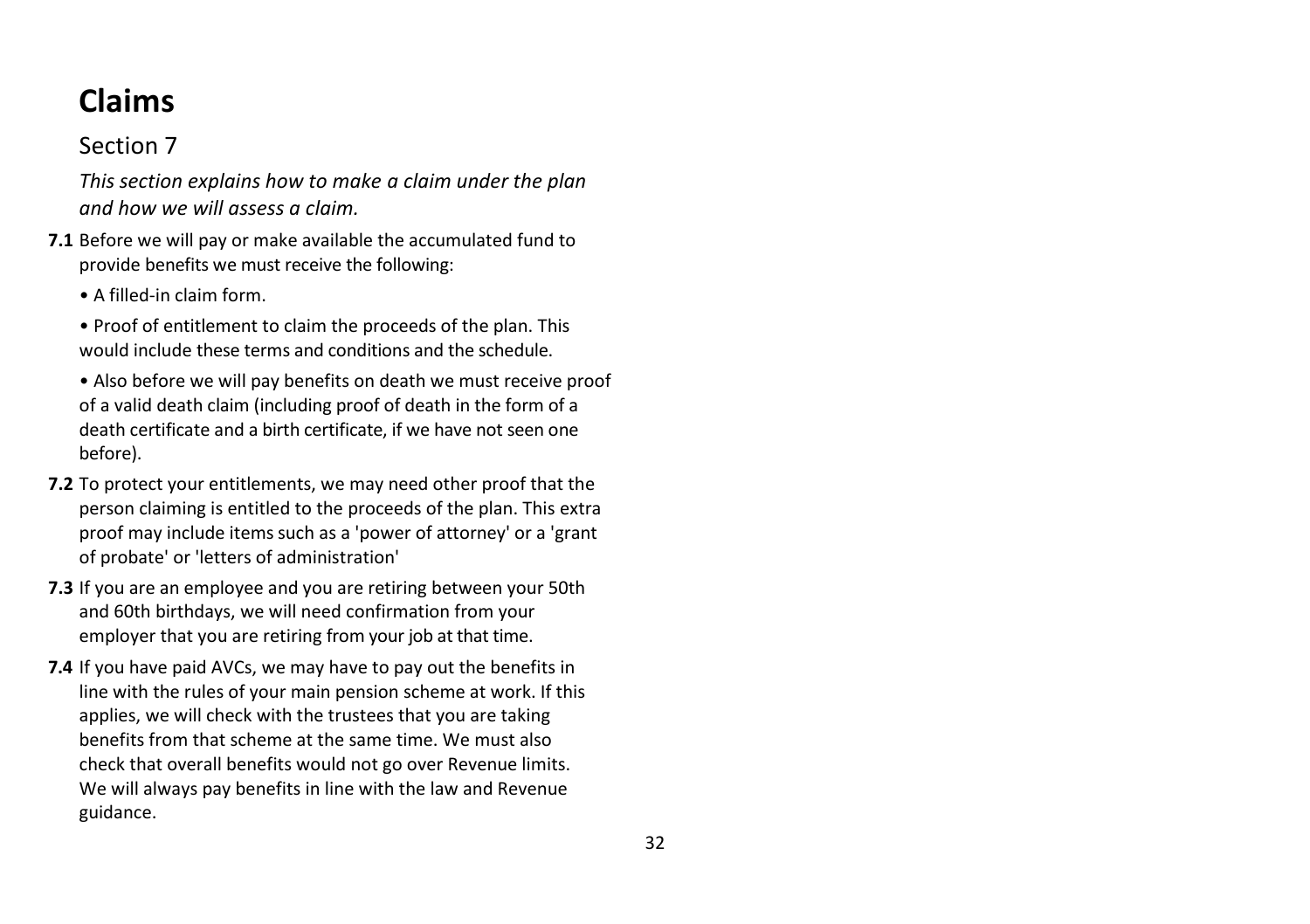## **Approval and tax**

## <span id="page-34-0"></span>Section 8

<span id="page-34-1"></span>*This section gives details about the approval of your plan and the effects of tax law on your benefits.* 

## **Approval**

**8.1** The AIB Invest PRSA plan is a standard Personal Retirement Savings Account approved under Part X of the Pensions Act, 1990 as amended and Chapter 2A of Part 30 of the TCA. Your plan has been approved by the Pensions Authority and the Revenue Commissioners.

This Terms and Conditions booklet relates to the following PRSA approved by the Pensions Authority:

Pensions Authority approval number:

#### APP/K/126/S

You will find the approval number of your PRSA on your Preliminary Disclosure Certificate.

**8.2** We do not have to accept additional contributions into this account if AIB Invest PRSA plan is no longer treated by the Pensions Authority or the Revenue Commissioners as an approved Personal Retirement Savings Account.

### **Tax**

- **8.3** Any income tax or levies imposed by the government will be collected by Irish Life and passed directly to the Revenue Commissioners as required.
- **8.4** We must pay benefits under your PRSA in line with current Irish tax law. The tax payable on these benefits is outlined in Section 3, subject to the maximum levels outlined in 8.5 and 8.6.

If tax laws or any other relevant laws change after the start date, we will alter the terms and conditions of the plan if this is necessary to keep the plan in line with those changes.

**8.5** Under current Irish legislation, the maximum pension fund allowed for tax purposes is €2,000,000 (as at April 2017) or, if higher, the value of the fund on 7 December 2005, on 7 December 2010 or on 1 January 2014 (subject to certain Revenue notification requirements). The relevant maximum will apply to the aggregate value of all pension provisions held by you. Any fund in excess of this amount will be liable to a once-off income tax charge at the top rate of tax (currently 40% - April 2017) when it is drawn down on retirement. If you have not taken your benefits before age 75 you will have 30 days to complete a Benefit Crystallisation Event (BCE) certificate or else your fund will be liable to the once-off income tax at the top rate of tax on the assumption that you have exceeded the maximum pension fund allowed for tax purposes. This limit may be adjusted annually in line with an earnings factor.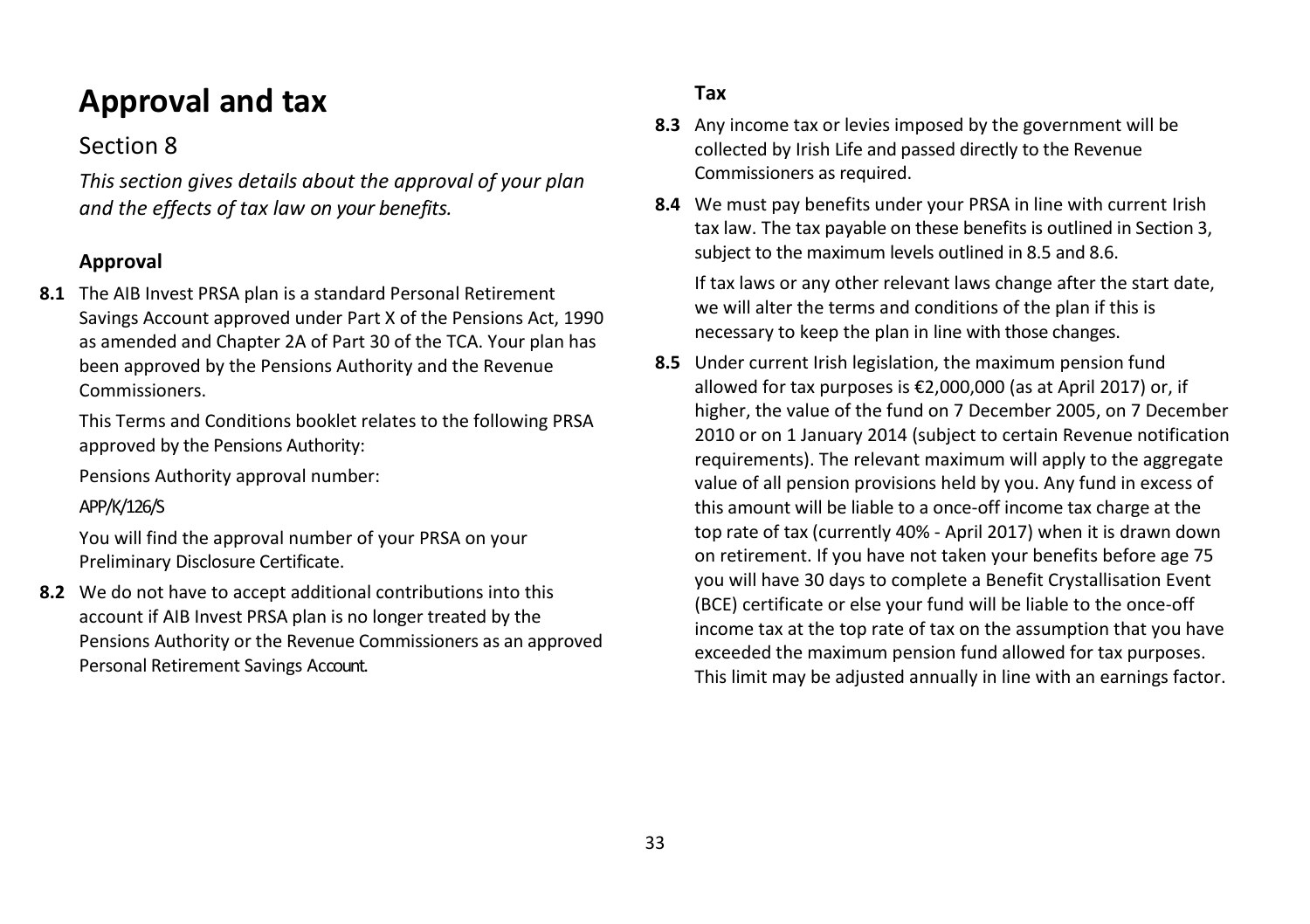**8.6** The maximum retirement lump sum that can be taken on retirement is 25% of your fund or an amount in line with your main pension scheme at work subject to a lump sum limit.

•The maximum tax free amount that can be received is €200,000 •Retirement lump sums between €200,000 and €500,000 will be subject to standard rate income tax, currently 20%

#### **8.7 Funds containing overseas property or other overseas assets**

Some funds may invest wholly or partly in property or other assets outside of Ireland.

Under current UK tax law, income from rent received on UK property investments is subject to tax, after certain expenses and interest payments. The current rate is 20% (as at April 2017). This tax will be taken from the fund and reflected in the fund's value. Property held directly by Irish Life will not be subject to tax.

For investments in overseas property, tax will be paid on profit from rent if this is required by the tax rules of the relevant country. In some instances, depending on the tax rules of the country, capital gains tax may also be due on any growth in the value of your plan. Any tax due will be taken from the fund and be reflected in the fund's value.

For any investments in other overseas assets, tax will be deducted on income or gains if this is required by the domestic tax rules of the relevant country. In some instances, withholding or other underlying taxes may apply, depending on the domestic tax rules of the relevant country.

Any tax due will be deducted from the fund and thus reflected in the fund performance. If tax legislation and practice changes during the term, this will be reflected in the fund value. This

information is based on current tax law, which could change in the future.

#### **8.8 Transfer Overseas**

Transfers to an approved pension scheme overseas will be subject to tax as income. Income tax, Universal Social Charge and PRSI if applicable will be deducted from your transfer value under the Pay As You Earn (PAYE) system.

•Any retirement lump sums greater than €500,000 will be taxed at the member's marginal rate and will be liable to Universal Social Charge. PRSI payable at that time will also apply.

These are lifetime limits and apply in respect of all retirement lump sums received since 7 December 2005.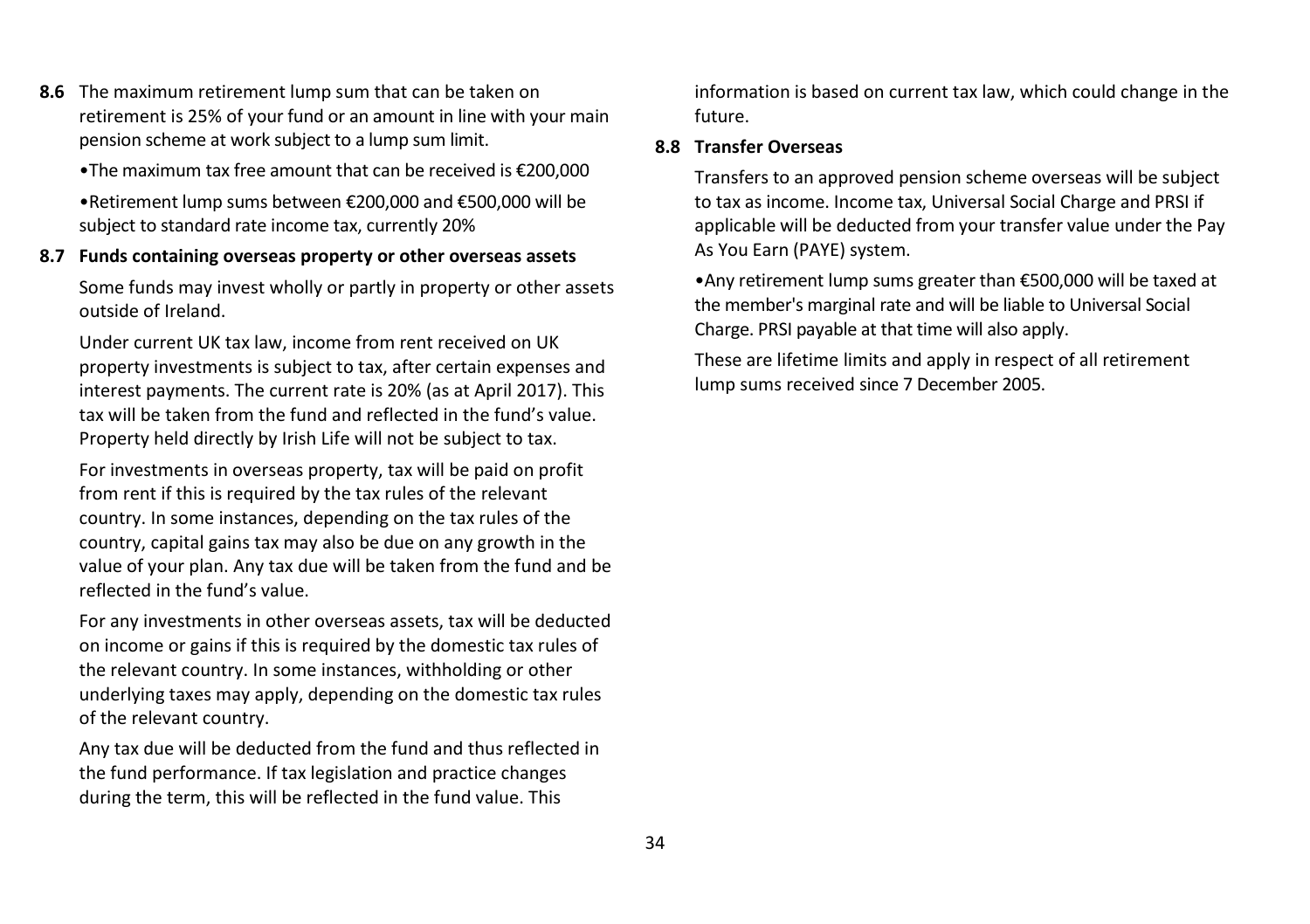## **Law**

## <span id="page-36-0"></span>Section 9

<span id="page-36-1"></span>*This section explains the law that will govern this plan.*

This plan will be governed by the laws of the Republic of Ireland and the Irish courts are the only courts which are entitled to hear any disputes.

If tax laws or any other relevant laws change after the start date, we will change the terms and conditions of the plan if we need to do this to keep the plan in line with these changes. We will write and tell you about any changes to the terms and conditions.